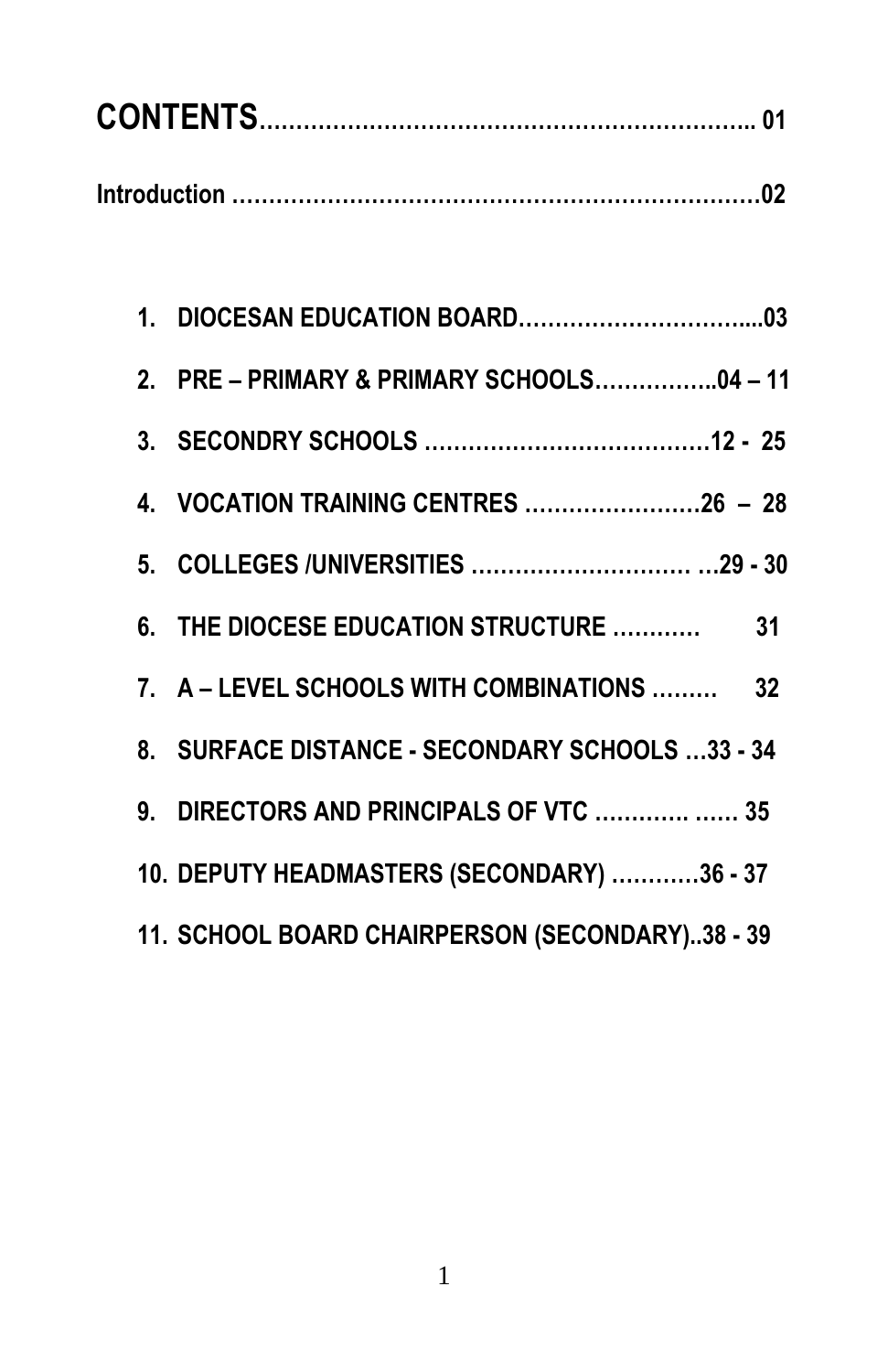# **INTRODUCTION**

The Catholic Diocese of Moshi is situated in Kilimanjaro region, Northern Eastern Tanzania, in East Africa. It boards with the republic of Kenya to the North and Eastern part, Same Catholic Diocese to the south and the Ach diocese of Arusha to the South west and extends in the district of Rombo, Moshi rural, Moshi Municipality, Hai and Siha.

In the strategic plan of the catholic Diocese of Moshi (2011-2014) the emphasis on education is to increase the capacity in existing secondary schools to accommodate more students, to improve standards and capacity of existing schools and vocation training centers and finally to strengthen management and coordination of catholic schools.

This directory of Catholic schools will help many people to know the catholic schools existing in our diocese .The catholic school exist to produce intellectually well trained morally upright, socially conscious, spiritually oriented men and women. This directory cannot provide all the information but the available data will assist one to get more data. Further information can be obtained from the head-teacher of the school. In case of the difficulty, consult

DIOCESAN EDUCATION DEPARTMENT, CATHOLIC DIOCESE OF MOSHI, P.O.BOX 3041, PHONE +255-27-2752157 FAX +255-27-2751982

EDUCATION DIRECTOR: Rev. Fr. William J. Ruwaichi  **Mobile:** +255-754 487288 +255-0752 938820 **E-Mail:** rev[\\_ ruwaichi@yahoo.com](mailto:ruwaichi@yahoo.com) Cathdiomoshiedu@yahoo.com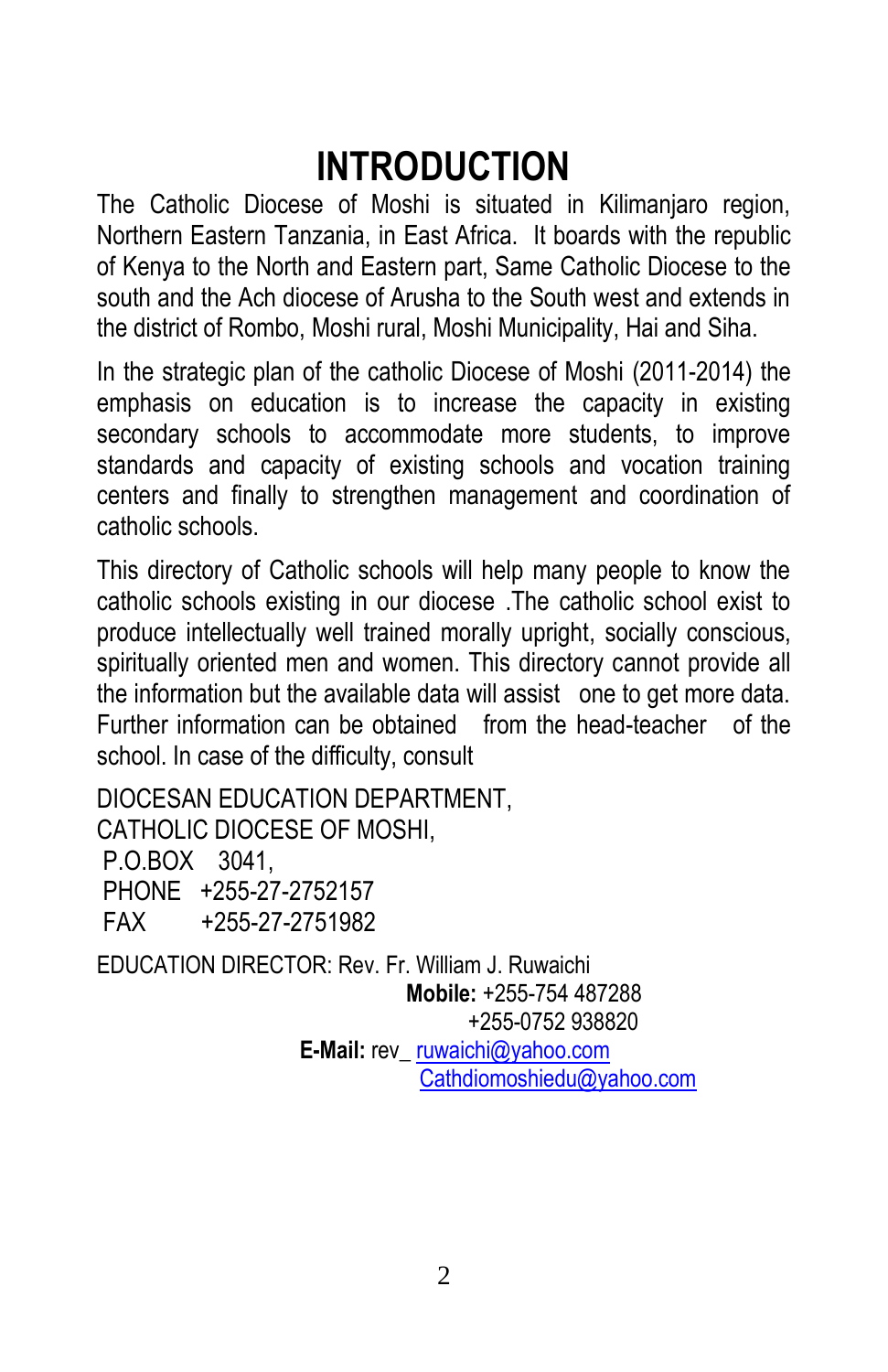## **DIOCESAN EDUCATION BOARD MEMBERS:**

### **1. CHAIRPERSON – The Bishop Catholic Diocese of Moshi Rt. Rev. Isaac Amani**

### **2. SECRETARY – The Diocesan Education Director Rev. Fr. William Ruwaichi**

| <b>NO</b>      | <b>FULL NAME</b>    | <b>PHONE NUMER</b> | <b>EMAIL</b>          |
|----------------|---------------------|--------------------|-----------------------|
| 1              | Antony J. Mbuya     | 0754302935         | kncu@kilinet.co.tz    |
| $\overline{2}$ | Dr. Fr. W. Malasi   | 0754961494         | wilhelm2008@yahoo.com |
| 3              | William Lyimo       | 0754869163         | willylyimo@yahoo.com  |
| 4              | Mr. Damasi Kimoso   | 0752532997         | dkimoso@yahoo.com     |
| 5              | Mr. Peter Njambi    | 0754370950         |                       |
| 6              | Mr. M.Msimbe        | 0754565150         | mekimsimbe@yahoo.com  |
| $\overline{7}$ | Fr. D.              | 0757541977         |                       |
|                | Mashindano          |                    |                       |
| 8              | Mr. Peter R. Ossoki | 0755483690         | peterosoki@yahoo.com  |
| 9              | Mr. Richard Shayo   | 0754371503         | richshayo@yahoo.com   |

### **OTHER MEMBERS:**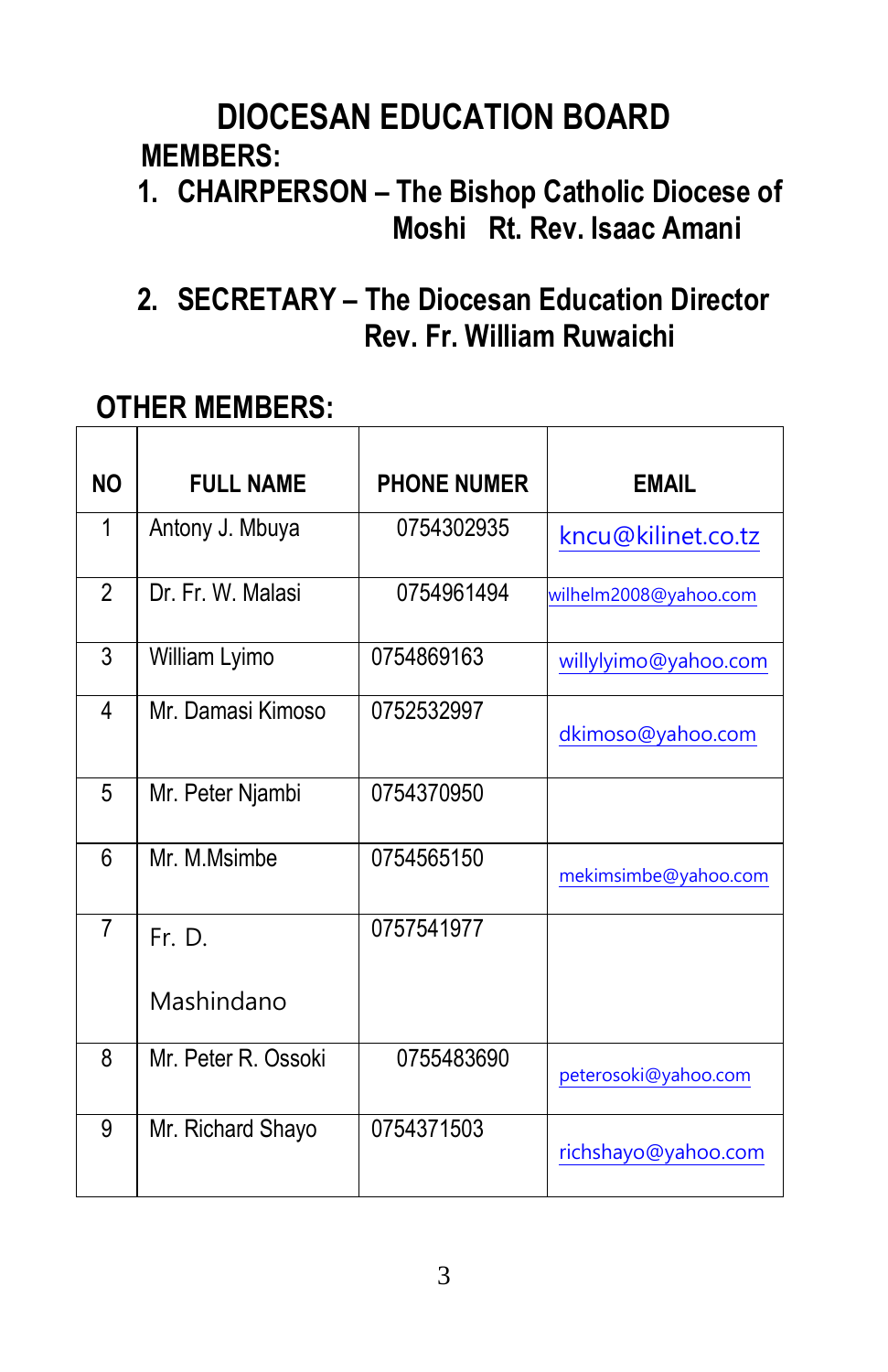| 10 | Fr. Valerian Msafiri | 0756715517  | frmsafiri@yahoo.com      |
|----|----------------------|-------------|--------------------------|
| 11 | Mrs. Flaviana Msuya  | 0754058492  | msuyaflaviana@yahoo.com  |
| 12 | Sr. Lucy Diu         | 0759 645783 | diulucy@gmail.com        |
| 13 | Sr. Macrina J. Shine | 0764929106  | shinenmacky@yahoo.com    |
| 14 | Mrs. Virginia Silayo | 0767816700  | virginiasilayo@yahoo.com |

### **PRE –PRIMARY SCHOOL & PRIMARY SCHOOL**

- 1. **St. Pius X English medium Pre –Primary & Primary School Registration Number**: KL.03/3/ E.A002 (Pre-primary) KL.03/3/002 (Primary) **Owner/Manager**: Catholic Diocese of Moshi  **Status**: Co-educational/ Boarding and Day **Address**: Box 3041, Tarakea Parish, Moshi, Tanzania, East Africa. Mobile: +255-767-240140  **E-mail:** [mstpiusx@gmail.com](mailto:mstpiusx@gmail.com) **District**: Rombo **Region**: Kilimanjaro  **Headteacher:.** Mrs Nathalie Tesha (0756232336**)**
- 2. **St. Louis English medium Pre- Primary & Primary School Registration Number**: KL.01/3/ EA 011 (Pre-primary) KL.01/3/011 (Primary) **Owner/Manager**: Catholic Diocese of Moshi **Status**: Co-educational/Day **Address**: Box 3041, Moshi, Tanzania, East Africa. **Tel.** +255-27- 2766550 **Mobile**: +255-754-058492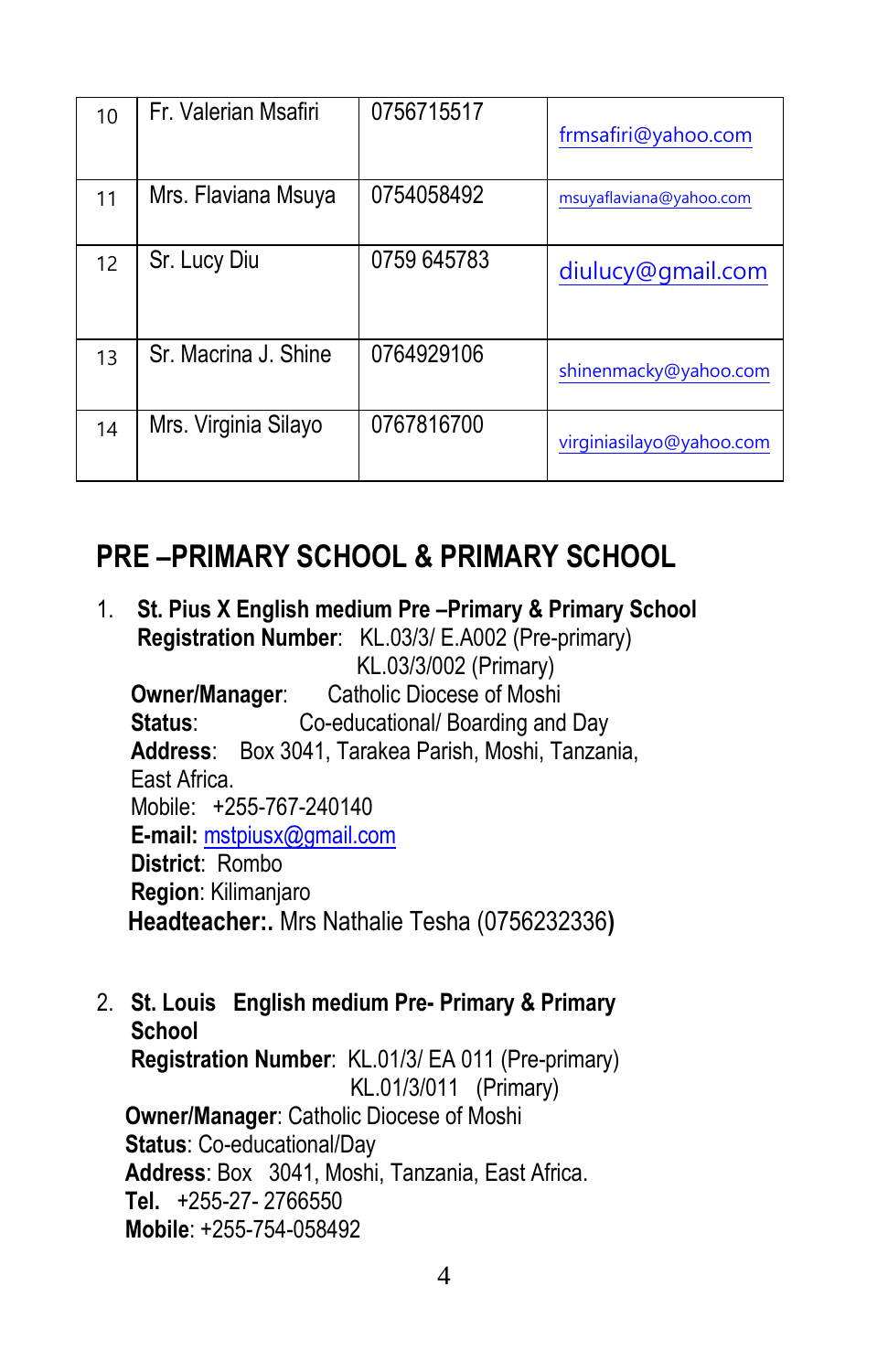**District**: Moshi Municipality **Region**: Kilimanjaro  **Head-teacher:** Mrs Flaviana Msuya (0754 058492)

3. **Moshi Catholic Day Care Centre**

 **Registration Number**: 0000033 **Owner/Manager**: Catholic Diocese of Moshi **Status**: Co-educational/Day **Address**: Box 3041, Moshi, Tanzania, East Africa. **District**: Moshi Municipality **Region**: Kilimanjaro **Headteacher:** Sr. Martha Kimaryo (0754 298660)

4. **St. Joseph English Medium Pre-Primary &Primary School**

 **Registration Number**: KL./03/3/ 001 **Owner/Manager**: Sisters of Our Lady of Kilimanjaro-CDNK **Status**: Co-educational/ Day and Boarding **Address**: Box 335, Mkuu Rombo, Kilimanjaro, Tanzania, East Africa. **E-mail**: [stjosephengmedschool@yahoo.com](mailto:stjosephengmedschool@yahoo.com)

 **Fax**: +255-27-2757334 **District**: Rombo **Region**: Kilimanjaro.  **Headteacher**: Sr. MaryFlora 0784 635261

5. **Assumpta Pre-Primary and Primary School - KIA Registration Number**: KL. 05/ 3/ E. 007 (Pre-primary)

 KL. 05/3/ 007 (Primary) **Owner/Manager**: Catholic Diocese of Moshi **Status**: Co-educational/Boarding and Day **Address**: Box 3041, Moshi, Tanzania, East Africa. **District**: Hai **Region**: Kilimanjaro **Headteacher:** Mrs. Adela B. Materu – (0784 634165)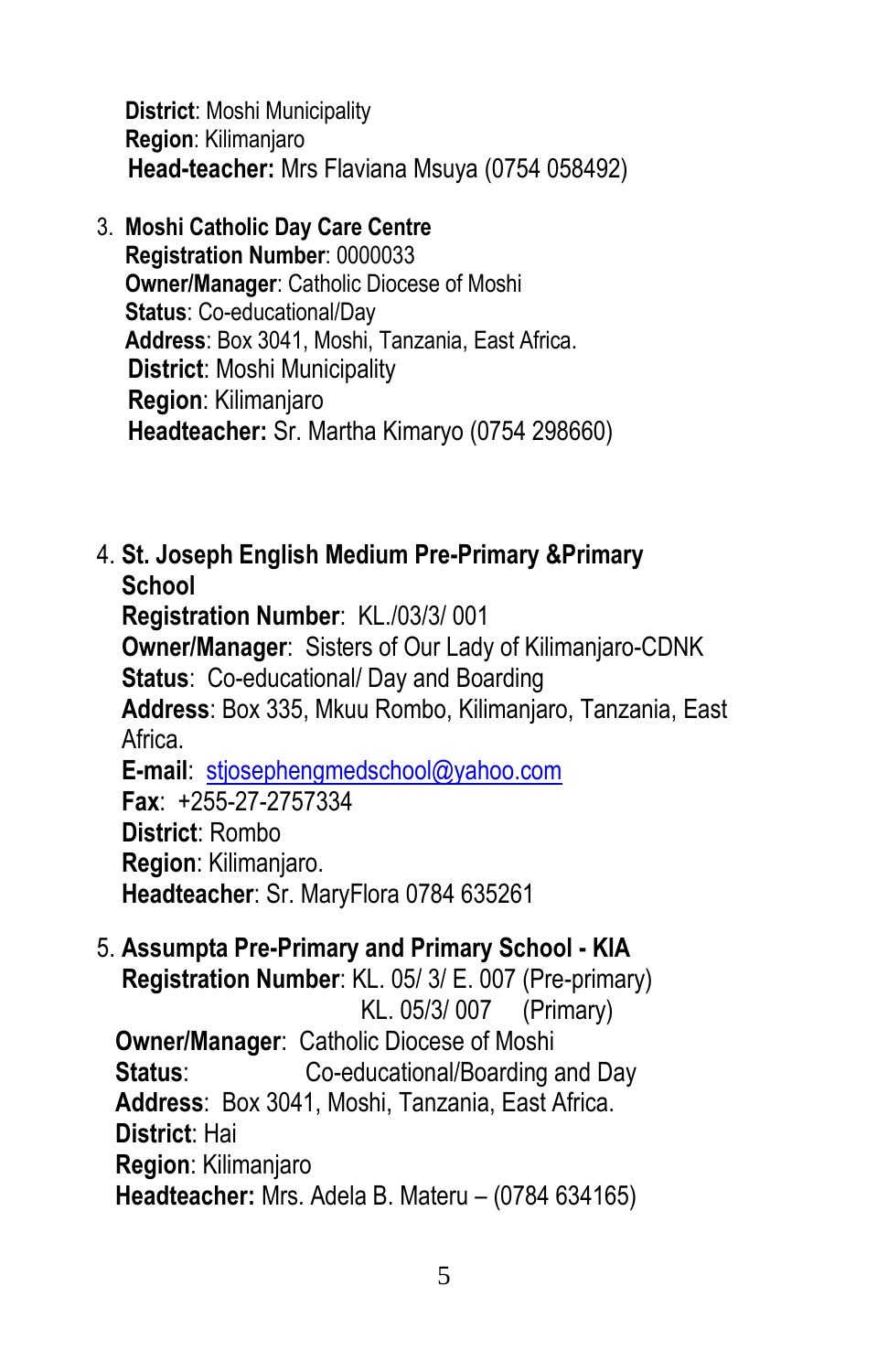6. **Holy Childhood English Medium Pre-Primary & Primary school Registration Number**: KL.02/3/E.A 008 (Pre-primary) KL.02/3/08 (Primary) **Manager**: The Evangelizing Sisters of Mary-Kilacha **Status**: Co-educational/Boarding and Day **Address**: Box 52,Himo-Moshi,Tanzania,East Africa. **District**: Moshi Rural **Region**: Kilimanjaro **Headteacher:** Sr. Macrina Shine – (0764 929106)

### 7. **St. Ritaliza of Mount Carmel School**

 **Registration Number**: KL.03/3/ 003 **Owner/Manager**: Sisters of St. Joseph Mombasa **Status**: Co-educational/ Boarding and Day **Address**: Box 34, Himo-Moshi, Tanzania, East Africa. **Mobile**: +255-785-184845 **Fax**: +255-27-2758310  **E-mail**: [saint.ritaliza@gmail.com](mailto:saint.ritaliza@gmail.com) **District**: Rombo **Region**: Kilimanjaro. **Headteacher:** Sr. RoziMary Maremi ( 0782 337976)

- 8. **Moshi Airport Pre- primary & Primary School Registration Number**: KL.01/7/005 **Owner/Manager**: ALCP/OSS FRS **Status**: Co-educational/Boarding and Day **Address**: Box 6402, Moshi, Tanzania, East Africa. **District**: Moshi Municipality **Region**: Kilimanjaro **Headteacher:** Raphael G. Mchome (0755 249383)
- 9. **Stellamaris English Medium Pre-primary & Primary School – Mailisita Parish Registration**: **Owner/Manager**: Catholic Diocese of Moshi **Status**: Co-educational/Day **Address**: Box 3041, Moshi, Tanzania, East Africa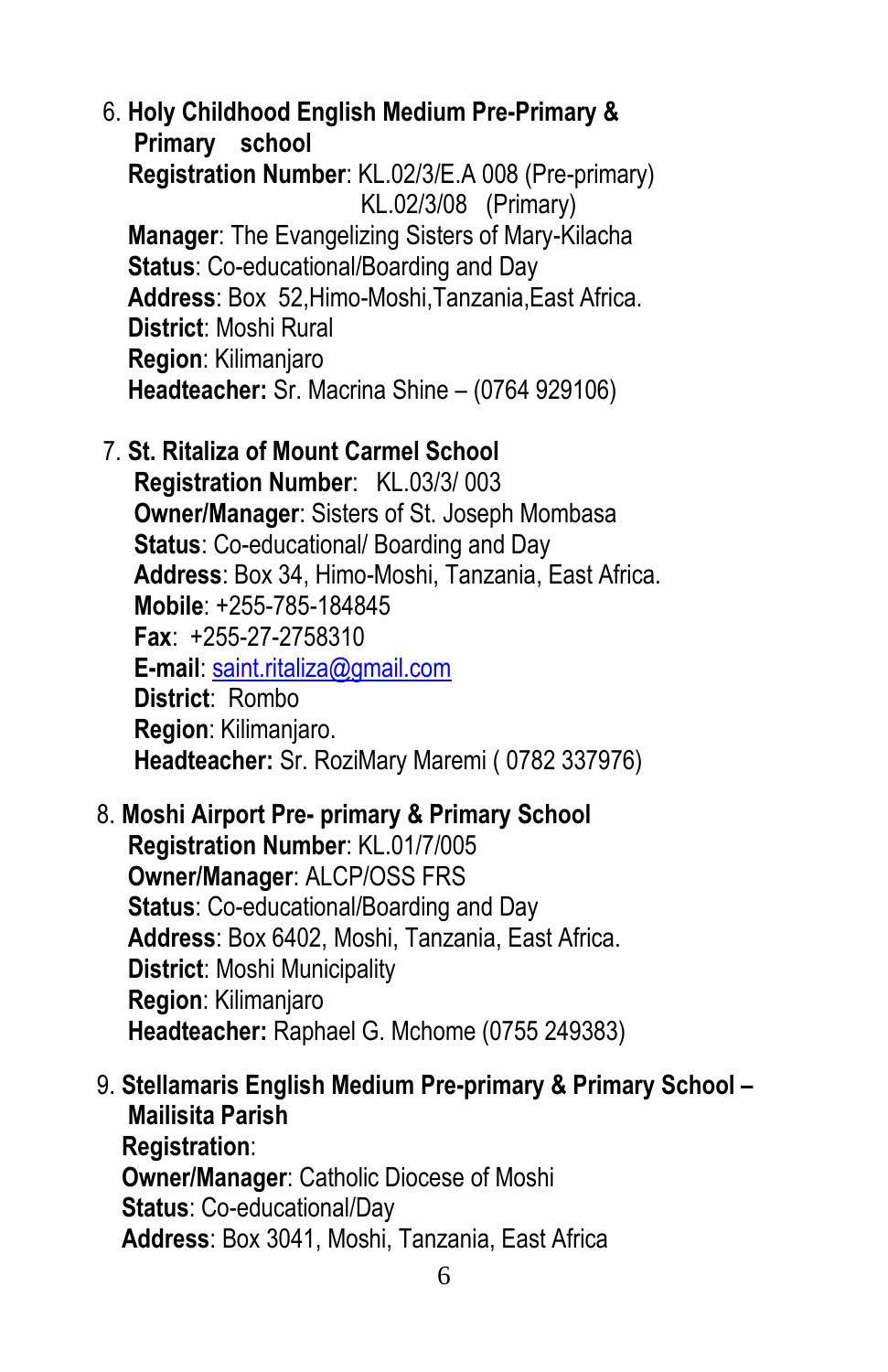**District**: HAI **Region**: Kilimanjaro **Headteacher:** Mrs. Lucy Shayo – (0784 379263)

10. **St. Francis School for disabled Registration Number**: KL. 05/3/EA 005 (Pre-primary) KL. 05/3/005 (Primary) **Owner/Manager**: The Sisters of our Lady of Kilimanjaro-CDNK **Status**: Co-educational/Boarding **Address**: Box 3041, Moshi, Tanzania, East Africa. **District**: Hai **Region**: Kilimanjaro  **Headteacher** : Sr. Alisia Mushi

11.**Imani English Medium Pre Primary and Primary School Registration Number**: KL. 02/3/EA 004 (Pre-primary) KL. 02/3/004 (Primary) **Owner/Manager**: The Sisters of our Lady of Kilimanjaro- *CDNK* **Status**: Co-educational/ Boarding and Day **Address**: Box 7679, Moshi, Tanzania, East Africa. **District**: Moshi Rural **Region**: Kilimanjaro **Headteacher:** Sr. Hugolina Kimaryo (0787 864797)

12. **Paul Albert Simon School Centre Registration Number**: (On the process) **Status**: Co-educational/Day **District**: Moshi Rural **Region**: Kilimanjaro **Headteacher :** Frank Tesha (0765 618049)

13. St. Pio IX Pre Primary and Primary (Lowerere Parish)  **Registration Number**: **Owner/Manager**: Catholic Diocese of Moshi **Status**: Co-educational/Boarding and Day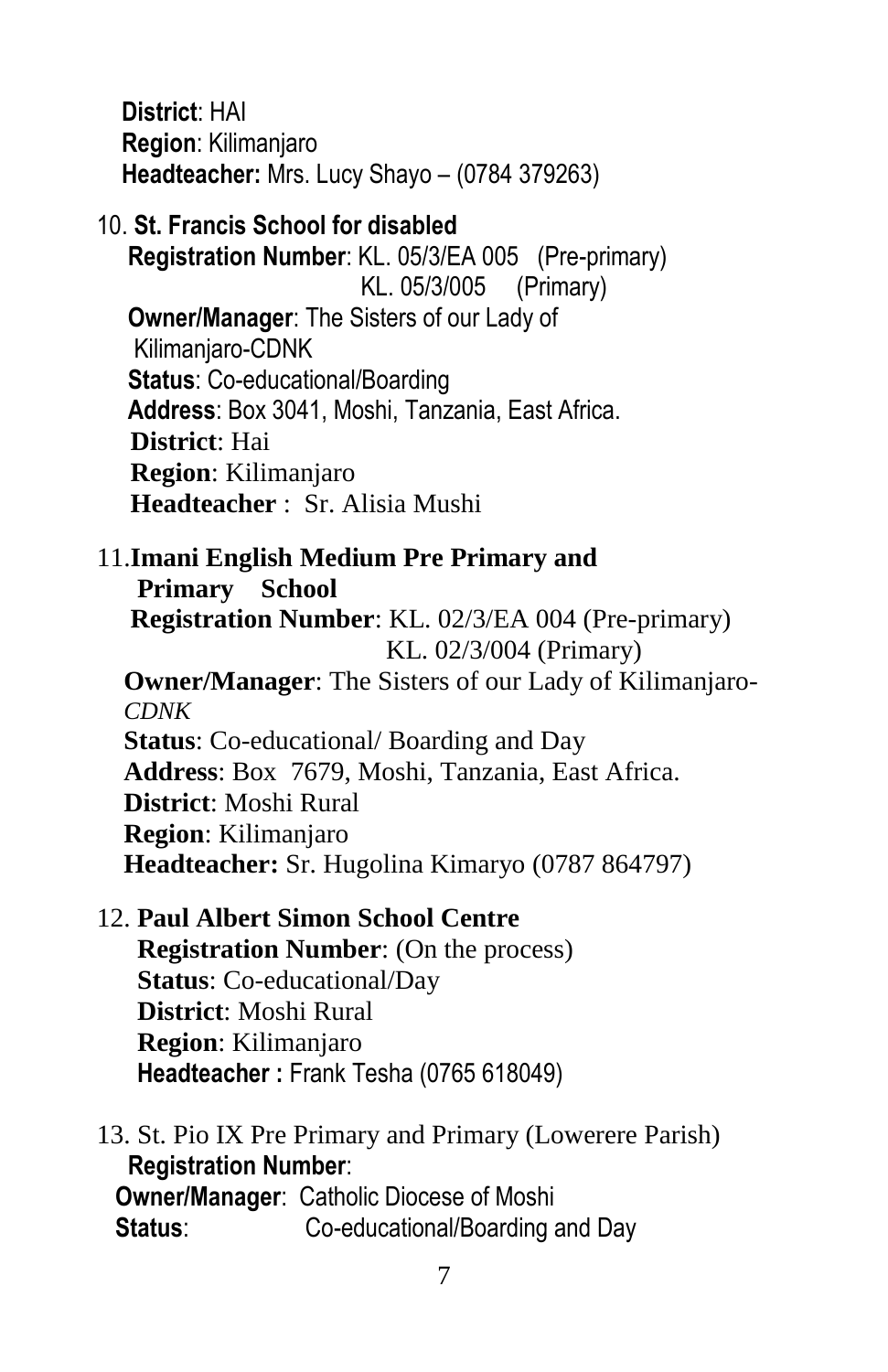**Address**: Box 3041, Moshi, Tanzania, East Africa. **District**: Rombo **Region**: Kilimanjaro **Headteacher:** Mr Vicent Mananga (0782 304170)

### **OTHER KINDERGARTENS**

**1. St. Anne Maria Kindergarten – Kilema Parish** Registration Number: **Owner/Manager:** Catholic Diocese of Moshi Status: Co – education /Day District: Moshi Rural Region: Kilimanjaro **Established**:

- **2. Shule ya Awali Kanisa Katoliki Sambarai** Registration Number: **Owner/Manager:** Catholic Diocese of Moshi Status: Co – education /Day District: Moshi Rural Region: Kilimanjaro **Established**: 2006
- **3. Andrae Zeilers Kindergarten – MBOSHO PARISH** Registration Number: **Owner/Manager**: Catholic Diocese of Moshi Status: Co – education /Day District: Hai Region: Kilimanjaro **Established**: 2008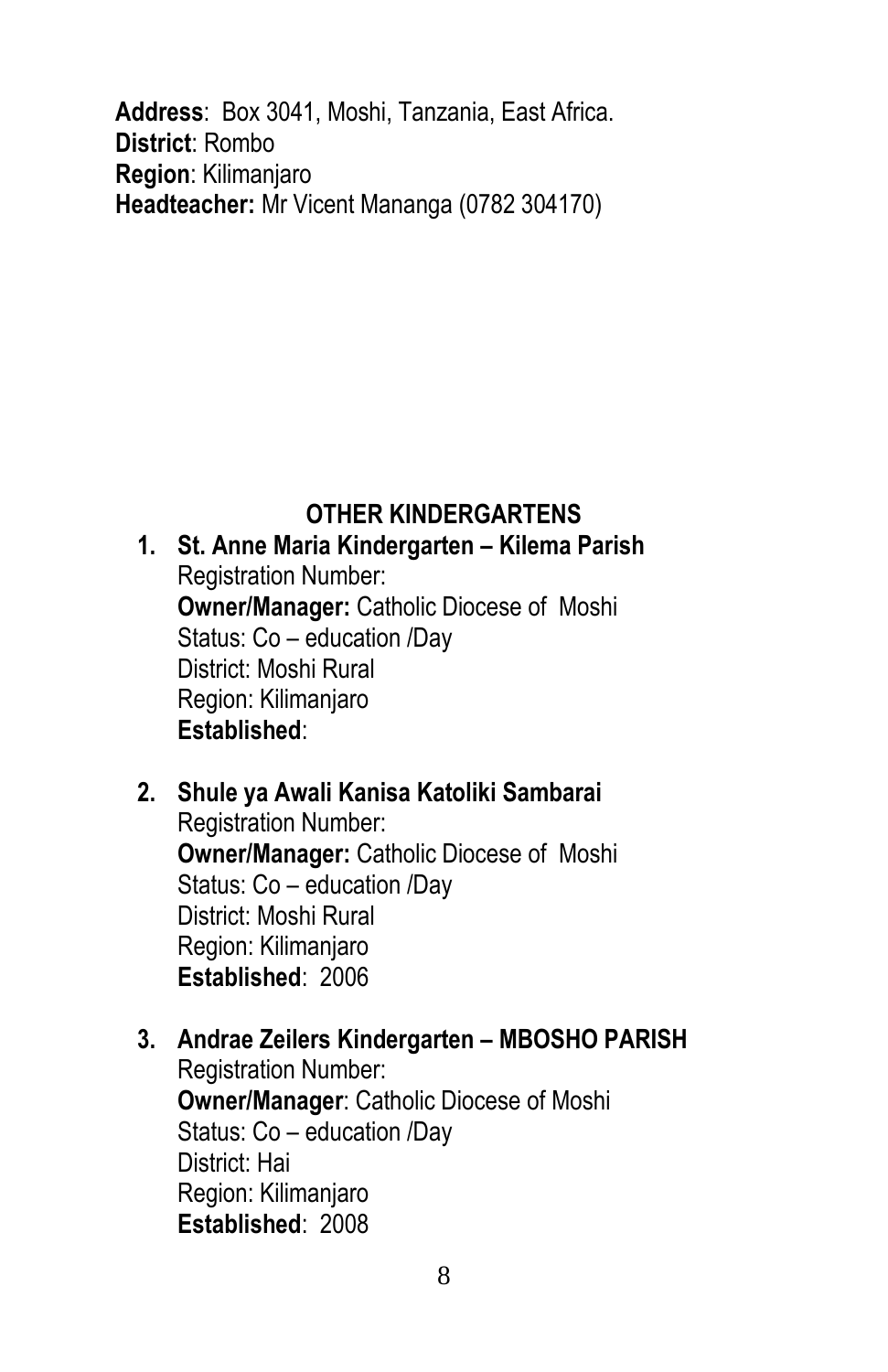- **4. Tumaini Kindergarten – KIRIMA PARISH** Registration Number: **Owner/Manager**: Catholic Diocese of Moshi Status: Co – education /Day District: Moshi Rural Region: Kilimanjaro **Established**: 2009
- **5. St. Philomena Catholic Nursery School – NAIBILI PARISH** Registration Number: Owner/Manager: Catholic Diocese of Moshi Status: Co – education /Day District: Siha Region: Kilimanjaro **Established**: 2007

#### **6. St. Bernard Nursery School – SABUKO**

Registration Number: Owner ALCP / OSS Manager : Rev. Fr. Beatus Urassa Status: Co – education Mobile: 027 2756816 or 275272 District: Siha Region: Kilimanjaro **Established**: 2007

### **7. Upendo Centre Moshi – CCP OUTSTATION**

Registration Number: 22 / 3004KL 5007 M Owner/Manager : Missionary Sisters of the Precious Blood Status: Co – education /Day (YATIMA) Address : Bos 652 Moshi – Upendo Mobile: 0874 781690  $E$  – mail : upendo – precious – [blood@elct.og](mailto:blood@elct.og) Upendochildren'shome@yahoo.com District: Moshi Municipality Region: Kilimanjaro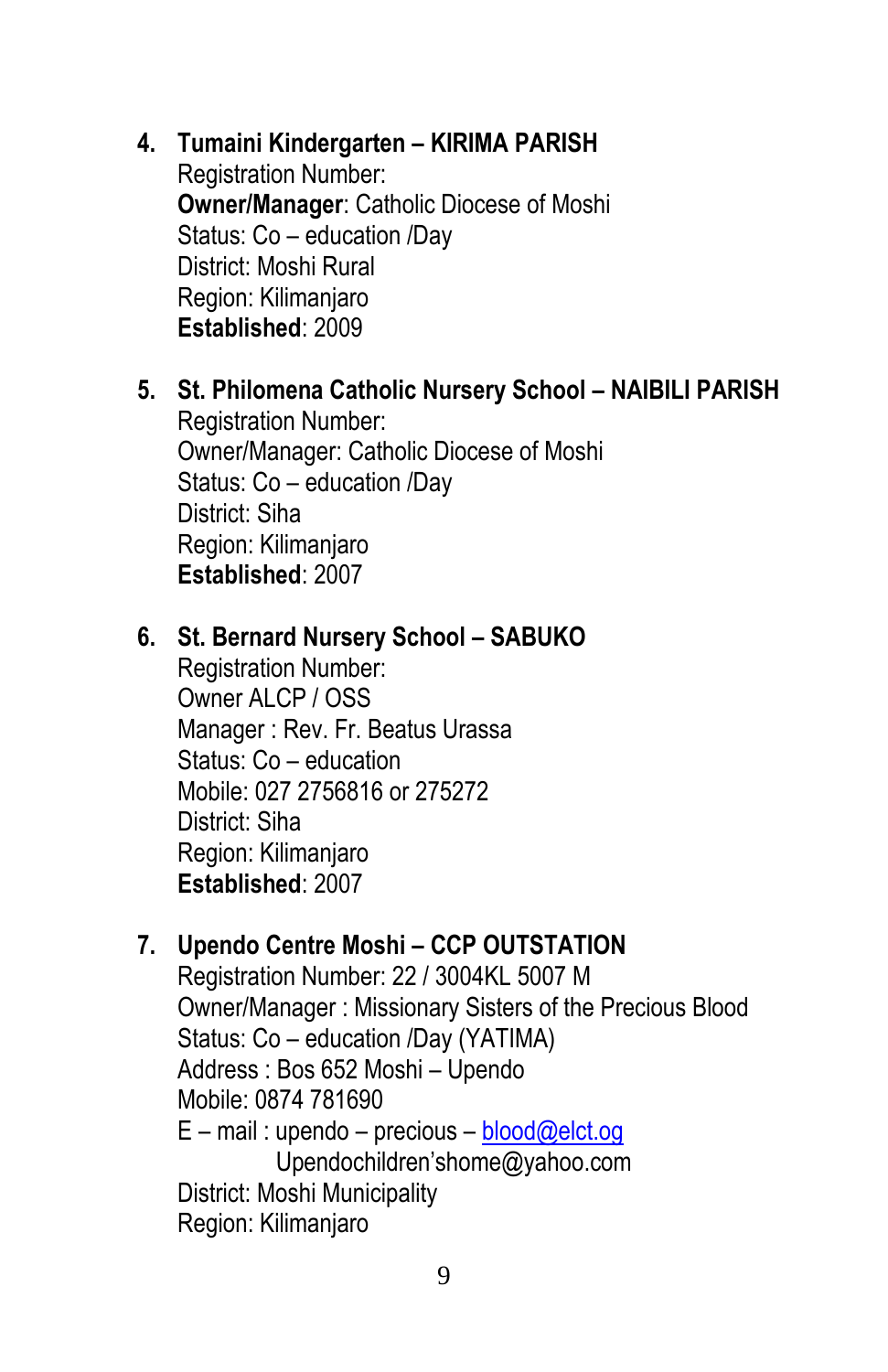### **Established**: 1964

### **8. Olele Parish Kindergaten**

Registration Number: Owner/Manager : Catholic Diocese of Moshi Status: Co – education /Day **Address**: Box 3041, Moshi District: Rombo Region: Kilimanjaro **Established**: 2012

### **9. Chekerani – RUNDUGAI CATHOLIC MISSION**

Registration Number: Owner/Manager : Catholic Diocese of Moshi Status: Co – education /Day **Address**: Box 3041, Moshi District: Hai Region: Kilimanjaro **Established**: 1998 - 2009

### **10. Rundugai – RUNDUGAI CATHOLIC MISSION**

Registration Number: Owner/Manager : Catholic Diocese of Moshi Status: Co – education /Day Address : box 3041 District: Hai Region: Kilimanjaro **Established**: 1998 - 2009

### **11. Ngulu – RUNDUGAI CATHOLIC MISSION**

Registration Number: **Owner/Manager :** Catholic Diocese of Moshi **Status:** Co – education /Day **Address: Box 3041 District:** Hai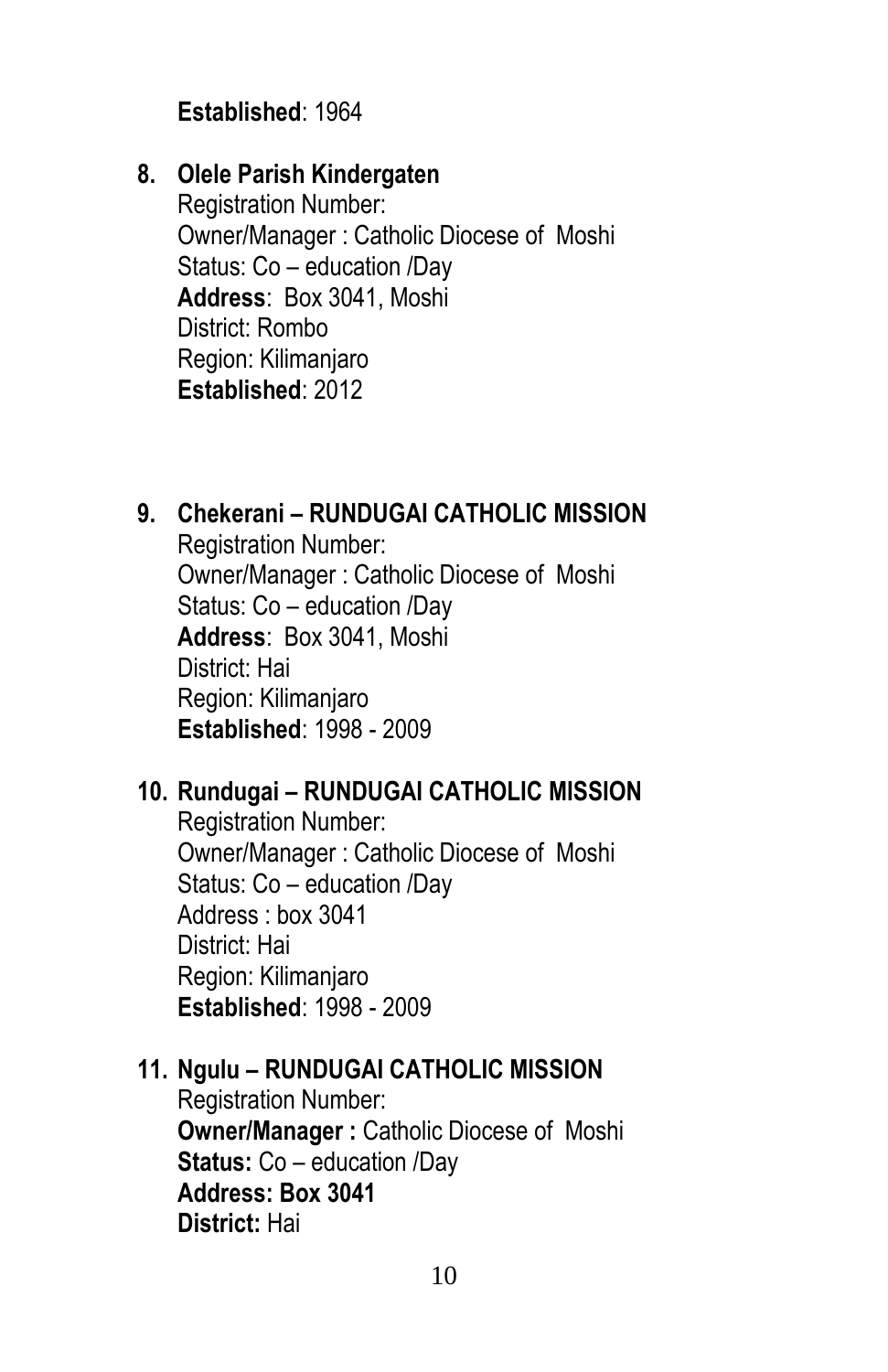**Region:** Kilimanjaro **Established**: 1998 - 2009

### **12. Longoi Land – RUNDUGAI CATHOLIC MISSION**

Registration Number: Owner/Manager : Catholic Diocese of Moshi Status: Co – education /Day Address: 3041 District: Hai Region: Kilimanjaro **Established**: 1998 - 2009

### **13. Longoi Juu – RUNDUGAI CATHOLIC MISSION**

Registration Number: Owner/Manager : Catholic Diocese of Moshi Status: Co – education /Day Address : 3041 District: Hai Region: Kilimanjaro **Established**: 1998 - 2009

### **14. Kikavu Land – RUNDUGAI CATHOLIC MISSION**

Registration Number: Owner/Manager : Catholic Diocese of Moshi Status: Co – education /Day Address: 3041 Moshi District: Hai Region: Kilimanjaro **Established**: 1988 - 2009

### **15. Mbatakero – RUNDUGAI CATHOLIC MISSION**

Registration Number: Owner/Manager : Catholic Diocese of Moshi Status: Co – education /Day Address: 3041 Moshi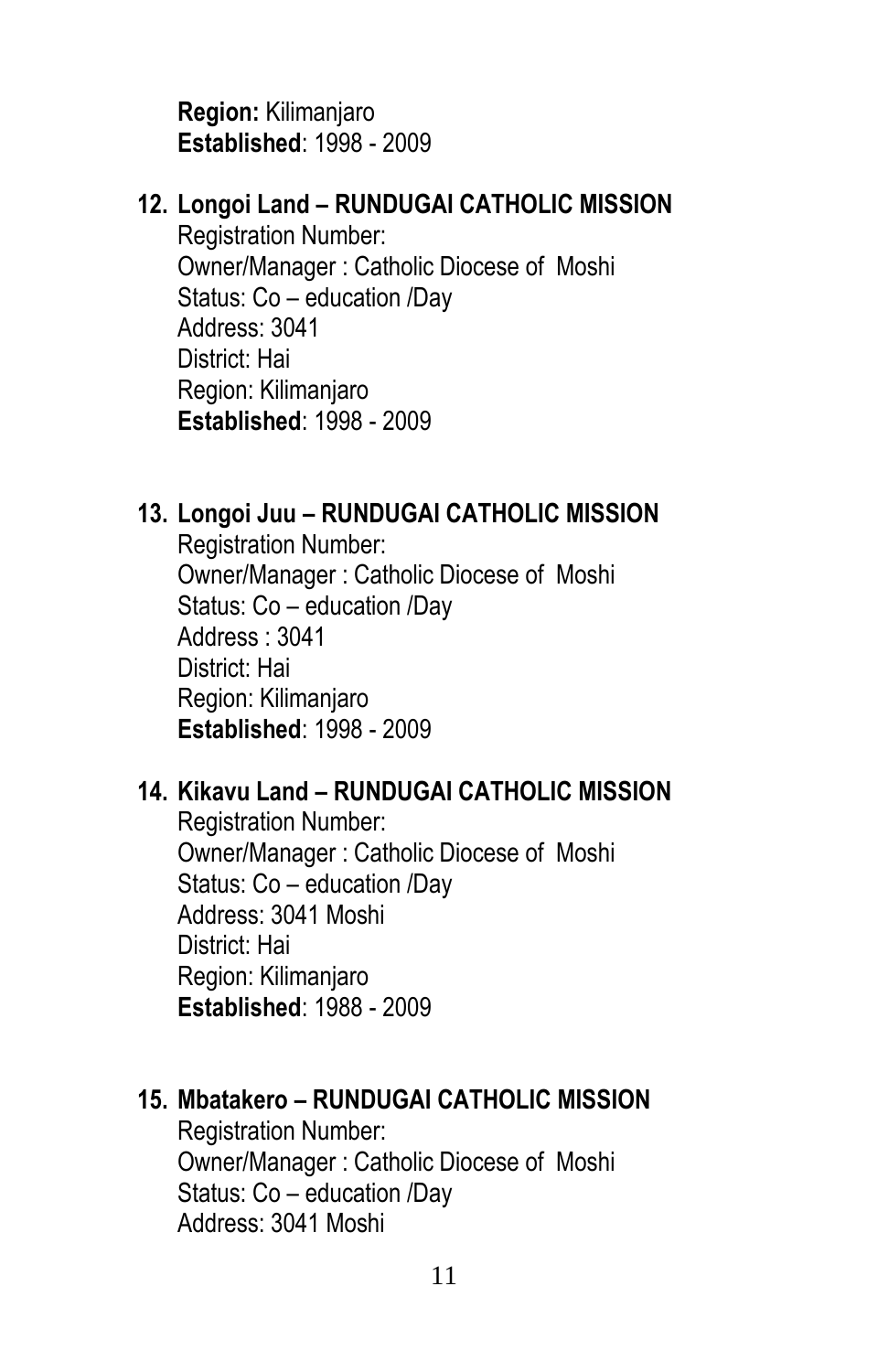District: Hai Region: Kilimanjaro **Established**: 1988 - 2009

### **16. Kilima Mswaki – RUNDUGAI CATHOLIC MISSION**

Registration Number: Owner/Manager : Catholic Diocese of Moshi Status: Co – education /Day Address : 3041 Moshi Tanzania District: Hai Region: Kilimanjaro **Established**: 1988 - 2009

## **SECONDARY SCHOOLS**

1 **. Anwarite Girls' Secondary School Registration number:** S. 1127 **Owner/Manager**: The Catholic Diocese of Moshi  **The Head of school**: Sr. Alice **Status**: Girls School / Boarding **Address**: Box . 120, Moshi, Tanzania, East Africa. **E-mail:** [anwaritegirls@gmail.com](mailto:anwaritegirls@gmail.com)  **Bank Branch**: Nelson Mandela **Name of the account:** Anwarite Girls' Secondary school **Account Number**: 4032532474 **District** : Moshi Rural  **Region**: Kilimanjaro  **Established**: January 2003  **Headmistress**: Sr. Alice Kuran( mobile- 0754 023829)

### 2. **Bendel Memorial Secondary School**

**Registration number:** S. 1830 **Owner/Manager:** ALCP/OSS **Status**: Co-educational/Boarding **Address**: BOX 679, Moshi, Tanzania, East Africa. **Tel.** +255-27-2753492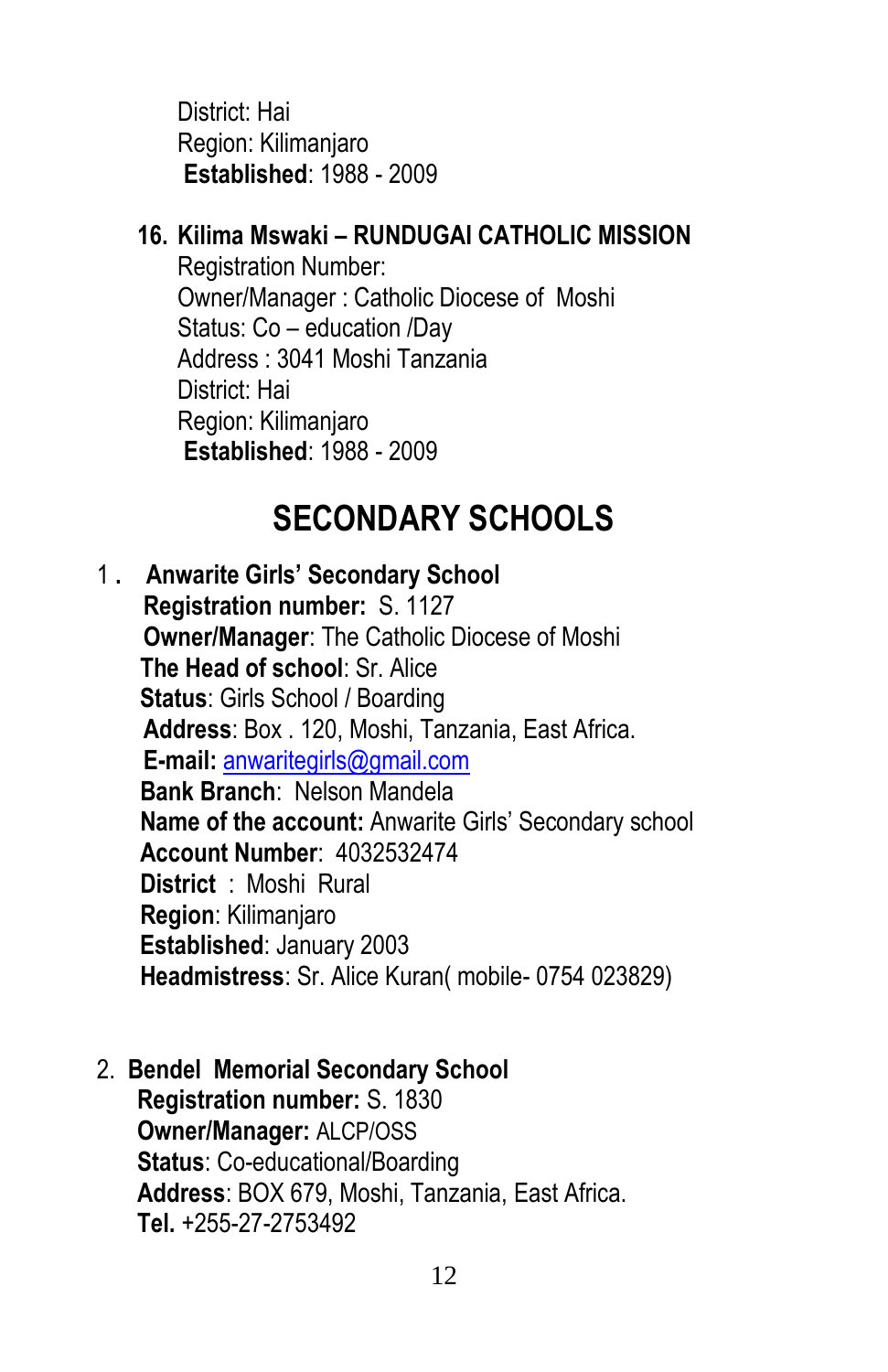**Mobile:** +255-768-651864 **Fax:** +255-27-2753117 **Bank Branch**:  **Name of the account: Account Number**: **District**: Moshi municipality **Region:** Kilimanjaro **Established:** 2005 **Headmaster:** Fr.Meles Mlingi (mobile-0756 541284)

- 3. **Kibosho Girls' Secondary School Registration Number**: S. 086 **Owner**: Kibosho Parents **Manager**: The Catholic Diocese of Moshi **Status**: Girls school/Boarding **Address**: Box 625,Moshi,Tanzania,East Africa **Tel**. +255 27 2758074 **Mobile**: +255 785 432014 **E-mail**[: kiboshogirls@hotmail.co.uk](mailto:kiboshogirls@hotmail.co.uk) **Website**: www.kiboshogirls.sc.tz. **Bank Branch**: NBC MOSHI **Name of the Account**: Kibosho Girls' Secondary **Account Number**: 017101001376 **District**: Moshi Rural **Region**: Kilimanjaro **Established**: 1965  **Headmistres**s: Sr. Anne Shayo CDNK(mobile-0756 610368)
- 4. **Kilasara Sec. School**

 **Registration Number**: S. 4691 **Owner**: ALCP / OSS **Manager**: The superior OSS **Status**: O – Level **Address**: Box 225, Sanya Juu ,Tanzania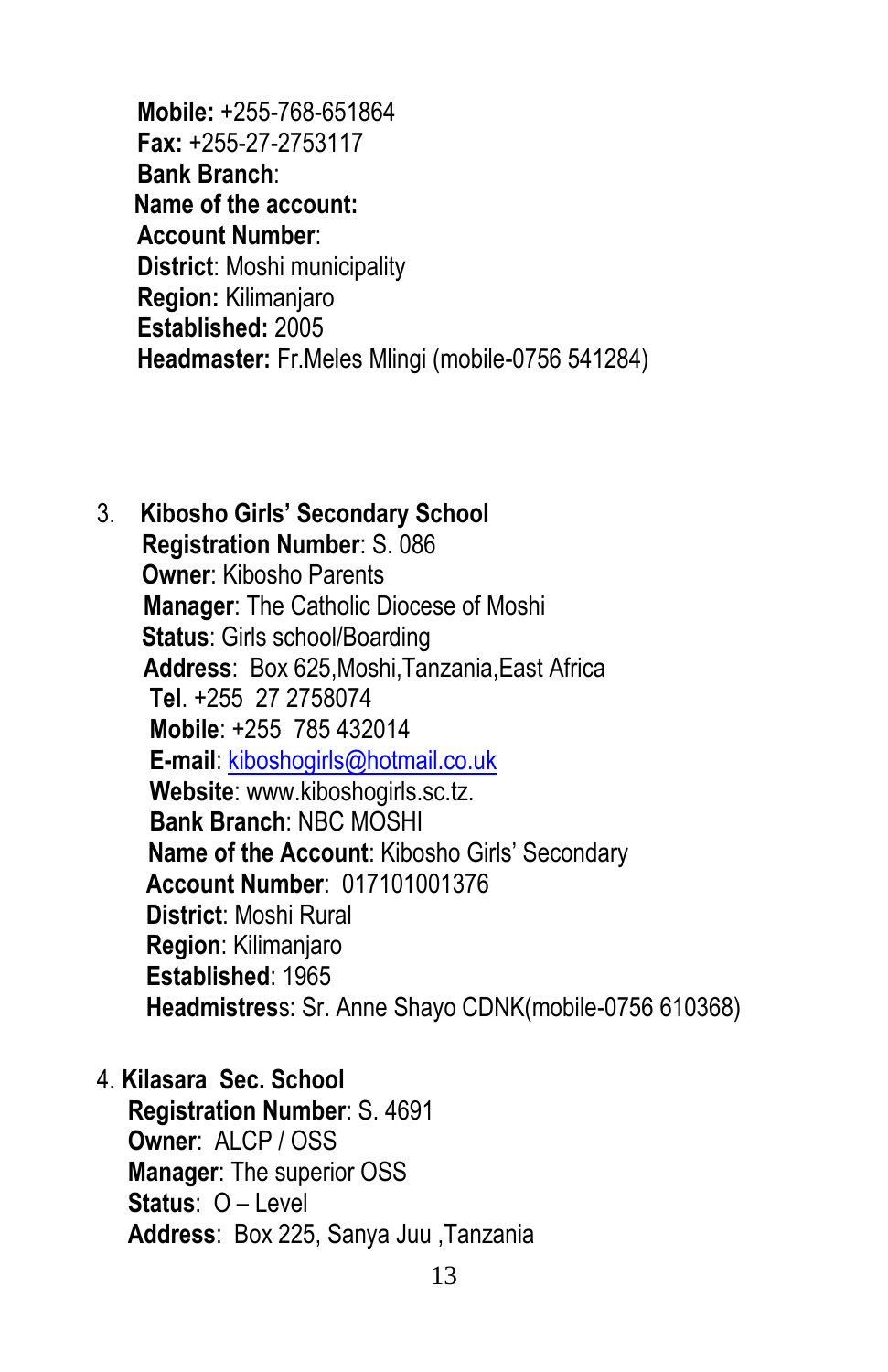**Mobile**: + 255 789 287495 **E-mail**: Kilasarasekondari@Yahoo.com **Bank Branch**: CRDB MOSHI **Name of the Account**: ALCP – KILASARA SEC. SCHOOL **Account Number**: 0152041677000 **District**: Siha **Region**: Kilimanjaro **Established:** 2012  **Headmaster**: Fr. Revocatus Mbuya (mobile- 0754 541913)

5. **Kilimanjaro Boys' Secondary School**

 **Registration Number**: S.0122 **Owner/Manager**: The Catholic Diocese of Moshi **Status**: Boys- A - level & O – Level / Boarding **Address**: Box 34 , Mkuu Rombo, Kilimanjaro,Tanzania. **Tel**. +255-027-2757122 **Mobile**:+255- 788-653050  **E -mail**: [ficrombo@yahoo.com](mailto:ficrombo@yahoo.com) **Bank Branch**: NMB Moshi **Name of the Account**: Kilimanjaro Boys Sec. School **Account Number**: 4046600041 **District**: Rombo **Region**: Kilimanjaro **Established**: 1969  **Headmaster**: Br.Robert Mgwira (0757 793235)

6. **Kiraeni Girls' Secondary School Registration Number**: S. 115 **Owner/ Manager**: The Catholic Diocese of Moshi **Status**: Girls school/Boarding **Address**: Box 200, Mkuu Rombo, Kilimanjaro, Tanzania, East Africa **Tel:** +255 27 2757153 **Mobile**: +255 763 567817  **Fax:** +255 27 2757153 **Bank Branch**: NMB ROMBO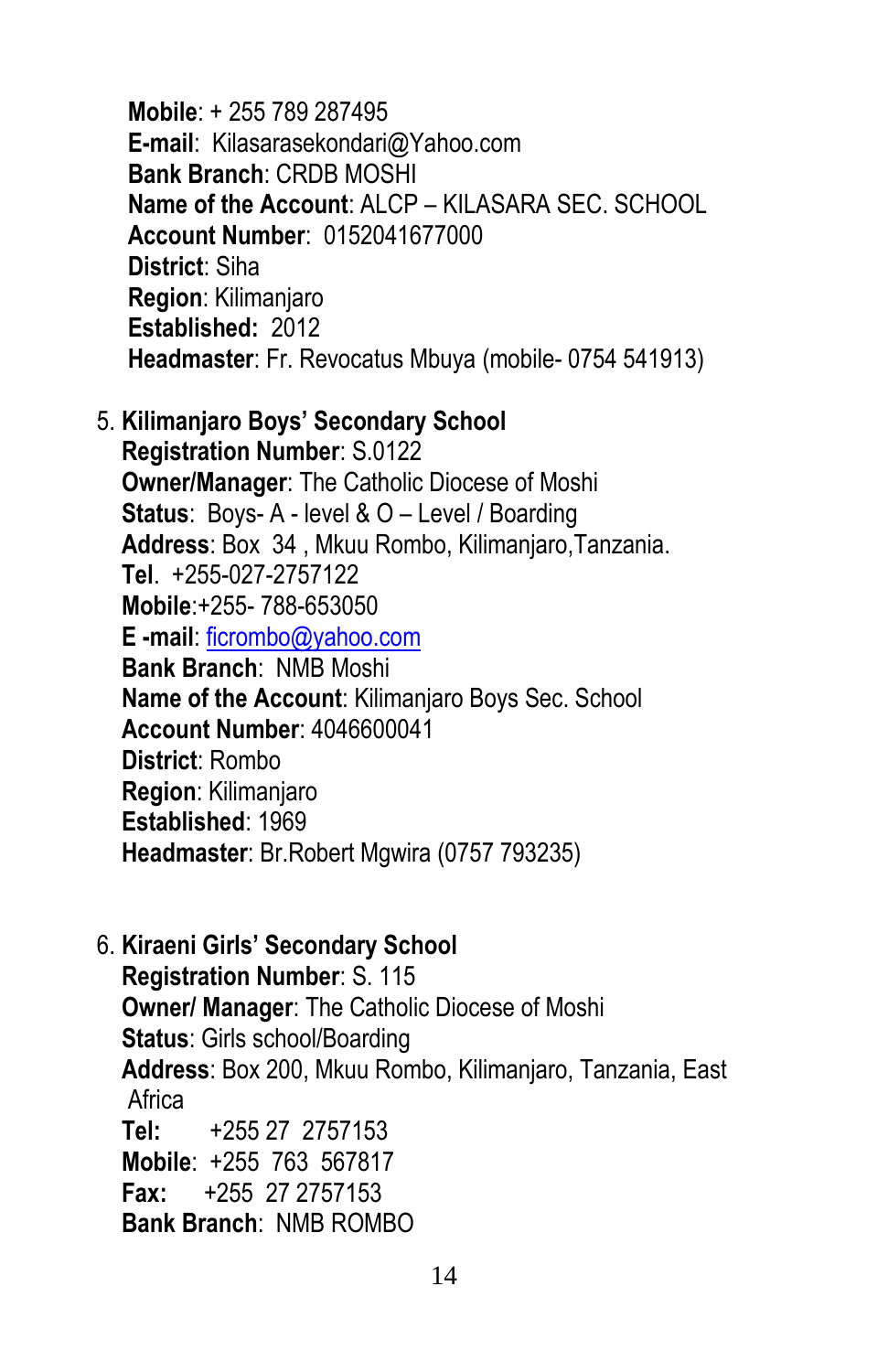**Name of the Account**: Kiraeni Girls' Secondary School **Account Number**: 4042500555 **District**: Rombo **Region**: Kilimanjaro **Established**: 1960  **Headmistress:** Sr. Olivery Shija( mobile-0754 356925)

- 7. **Kirua Secondary School Registration number**: S.171 **Owner**: The Parents of Kirua Vunjo Ward **Manager**: The Catholic Diocese of Moshi **Status: . Co educational/Day and Boarding Address**: Box 1551,Moshi,Tanzania,East Africa **Mobile**: +255 754 666743 **E-mail:** [kiruas@yahoo.com](mailto:kiruas@yahoo.com)  **Bank Branch:** NBC-MOSHI **Name of the account**: Kirua Secondary School **Account Number:** 017101003178 **District:** Moshi Rural **Region:** Kilimanjaro  **Established:** 1976  **Headmaster:** Mr Fadhili Kimbi(mobile-0762 212262)
- 8. **Kishimundu Secondary School Registration Number**: S.286 **Owner: The Parents of Uru ward Manager**: The Catholic Diocese of Moshi **Status**: Co-educational/Boarding and Day **Address**: BOX 1477, Moshi, Tanzania, East Africa. **Mobile**: +255-732 -973 342 **E-mail**: [kishimundu007@yahoo.com](mailto:kishimundu007@yahoo.com) **Bank Branch**: CRDB -MOSHI **Name of the Account**: Kishimundu Secondary School Self Reliance **Account Number**: 01J2037330300 **District**: Moshi Rural **Region**: Kilimanjaro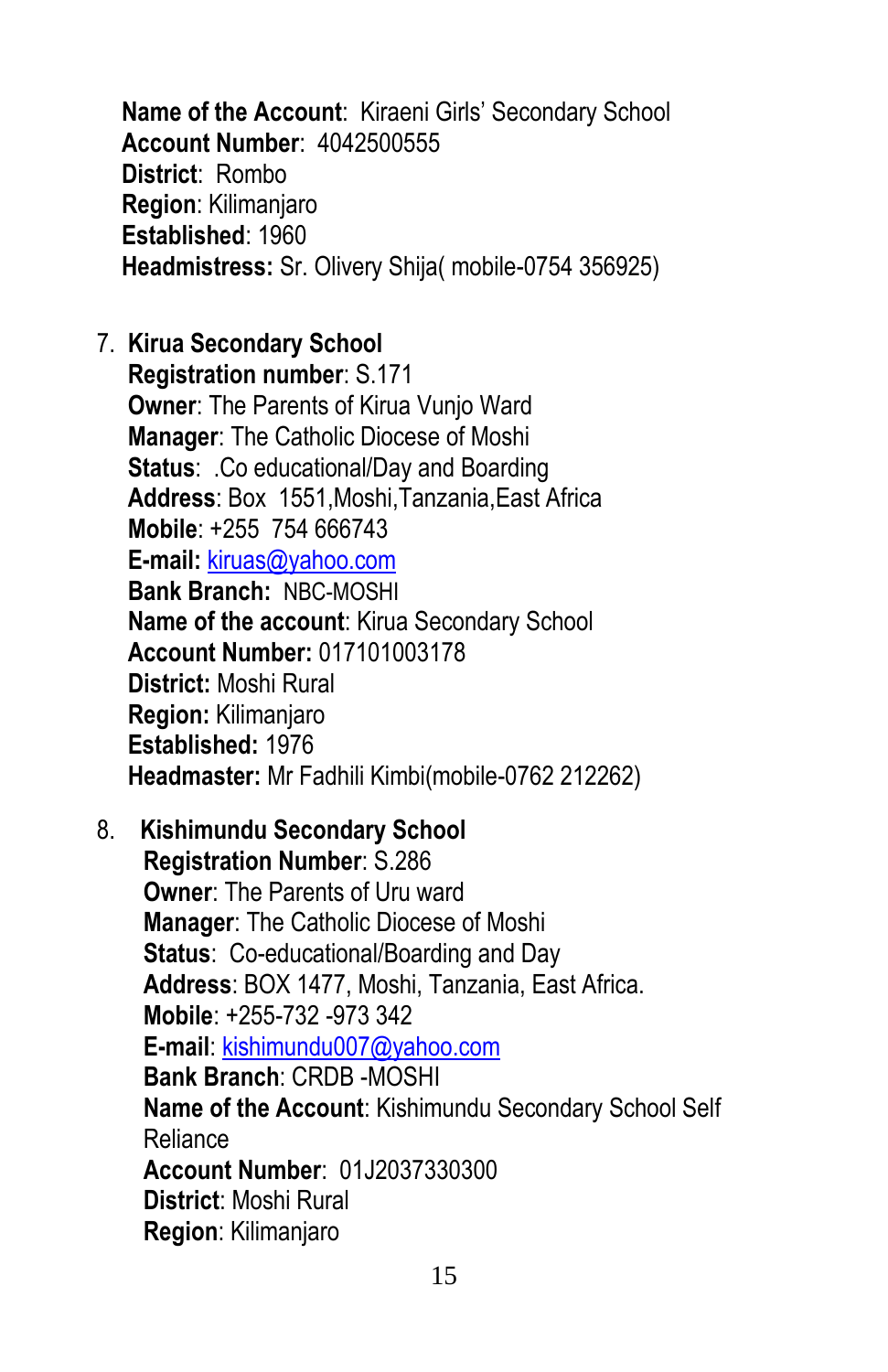**Established**: 25.03.1985 **Headmaster**: James Kiwara (0754 269372)

- 9. **Kisomachi Secondary School Registration Number**: S.268 **Owner:** The Parents of Kirua Vunjo ward **Manager**: The Catholic Diocese of Moshi **Status**: Co-Educational /Day and Boarding **Address**: Box 7374,Moshi,Tanzania,East Africa. **E-mail**[: kisomachisec@yahoo.com](mailto:kisomachisec@yahoo.com) **Fax**: +255 272753523 **Bank Branch**: NMB MOSHI NBC MOCHI **Name of the Account**: Kisomachi Secondary School **Account Number**: 4036600066 (For NMB) 017101002022 (For NBC) **District**: Moshi Rural **Region**: Kilimanjaro **Established**: 1985  **Headmaster :** Fulgens Massawe (0756 398748)
- 10. **Lombeta Secondary School Registration Number**: S.180 **Owner/Manager**: The Catholic Diocese of Moshi **Status**: Co –Educational/Boarding and Day **Address**: Box 1953,Moshi,Tanzania,East Africa. **Mobile**: +255 755 648 306 E**-mail**: [Lombetasec@mail.com](mailto:Lombetasec@mail.com) **Bank Branch**: NBC MOSHI **Name of the Account**: Lombeta Secondary School **Account Number**: 017101002137 **District**: Moshi Rural **Region**: Kilimanjaro **Established**: 1976  **Headmaster**: Mr Frank Mosha (0754 958646)
- 11. **Magnificat Sec. School Registration Number**: S.4442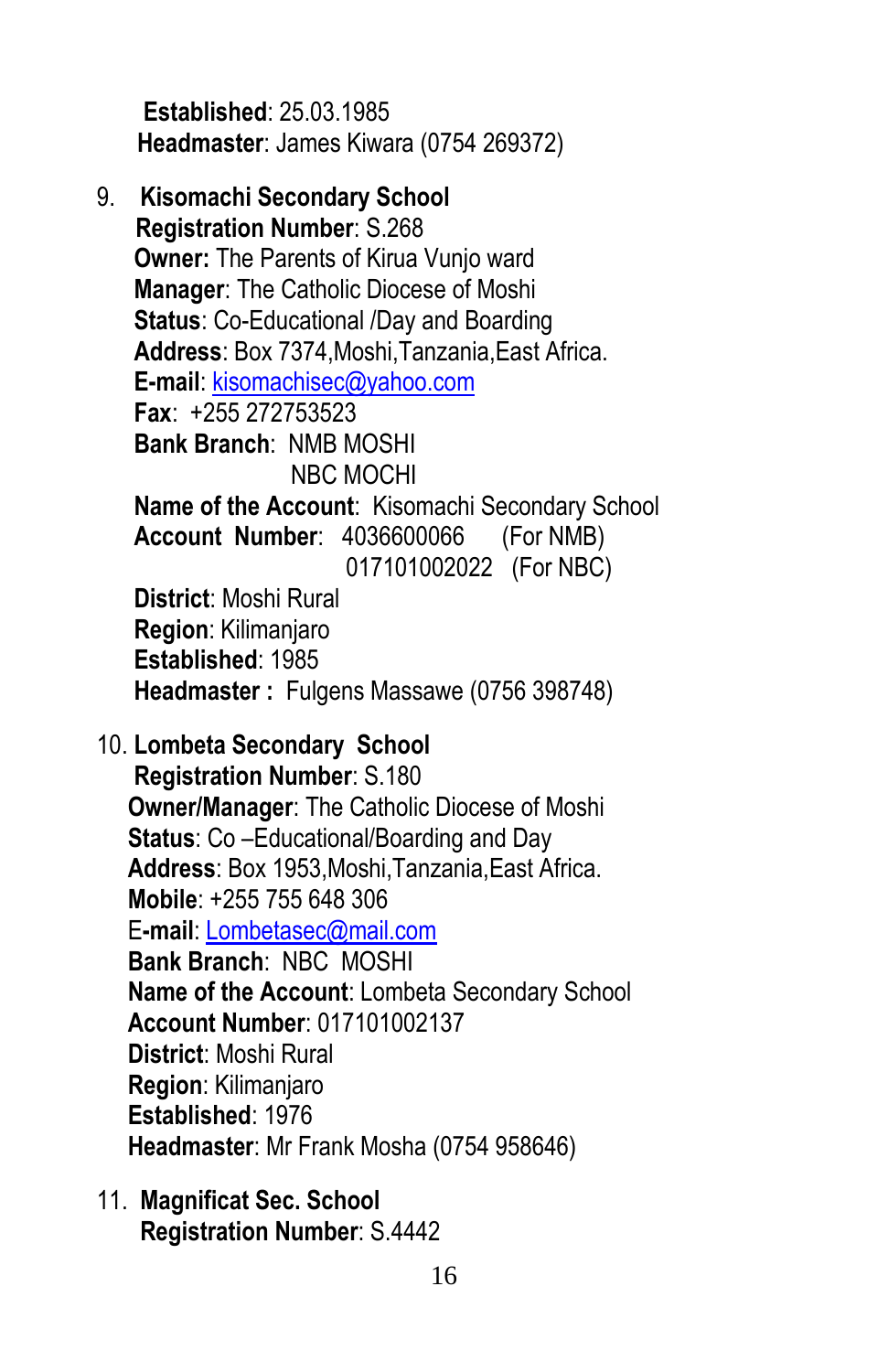**Owner/Manager**: The Catholic Diocese of Moshi **Status**: Co –Educational/Boarding **Address**: Box 903 ,Moshi,Tanzania **Mobile**: +255 754 388551 E**-mail**: [hssrauya@yahoo.com](mailto:hssrauya@yahoo.com) **Bank Branch**: CRDB MOSHI **Name of the Account**: Magnificat Secondary School **Account Number**: 0150282619600 **District**: Moshi Rural **Region**: Kilimanjaro **Established**: 2011.  **Headmistress**:Sr.Theresia Isaac (0755 465767)

12. **Majengo Secondary School Registration Number**: S.278 **Owner/Manager**: The Catholic Diocese of Moshi **Status**: Co-educational/ Day **Address**: Box. 1091 **Tel**. +255-27-2752718 / 2750126 **Fax**: +255-27-2750126 **Website**[: www.majengosec.com](http://www.majengosec.com/) **Bank Branch**: NBC Moshi **Name of the account**: Majengo Secondary School **Account Number**: 017101001819 **District**: Moshi Municipality **Region**: Kilimanjaro **Established**: 15.08.1987  **Headmaster**: Br.Peter Lyimo(mobile-0754 276406)

13. **Marangu Secondary School Registration Number**: S. 167 **Owner**: The parents of Marangu ward **Manager**: The Catholic Diocese of Moshi. **Status:** Co-Educational / Boarding and Day **Address**: Box 217, Marangu, Moshi, Tanzania, East Africa **Mobile**: +255 714 153222 **E-mail**: marangusecondar[yschool@yahoo.com](mailto:school@yahoo.com) **Bank Branch**: NBC MOSHI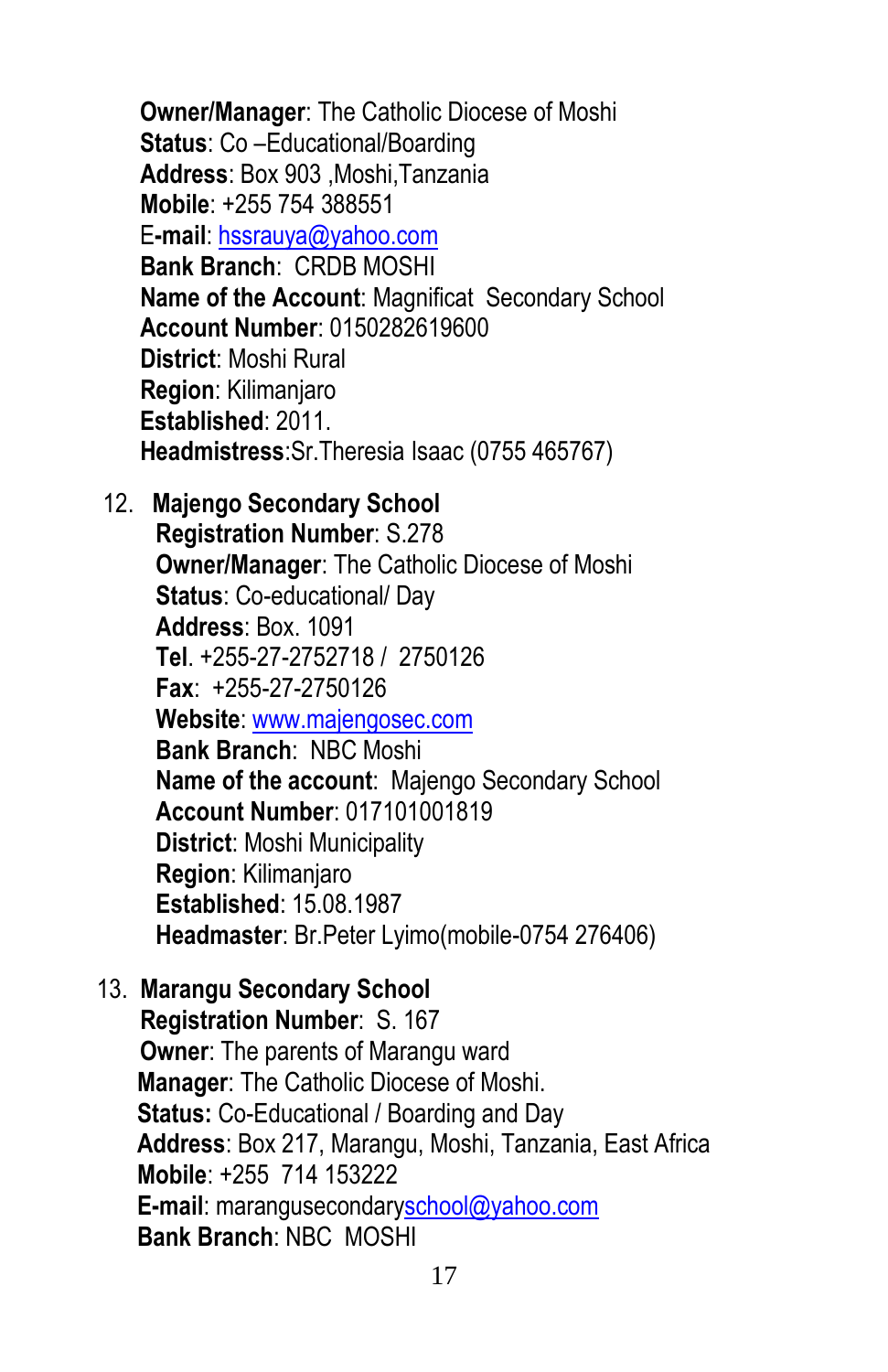**Name of the Account**: Marangu Secondary School **Account Number**: 017101006052 **District**: Moshi Rural **Region** :Kilimanjaro **Established**: 1974 **Headmaster**: Mr. Fredrick Materu(mobile-0752 723412)

14. **Maua Seminary**

 **Registration number:** S.134 **Owner/Manager:** The Superior Fransiscan Friars **Status**: Seminary **Address**: Box. 3093 **E-mail:** [school@mauaseminary.ac.tz](mailto:school@mauaseminary.ac.tz) **Fax**: +255-027-2758206 **Website:** [www.maua-](http://www.maua-/) seminary.ac.tz  **Bank Branch :** NBC Moshi **Name of the account:** Franciscan Seminary Maua **Account Number**: 017101003944 **District:** Moshi Rural  **Region**: Kilimanjaro **Established:** 1967  **Headmaster/Rector**:Fr. Kalist Tesha(mobile-0753 685221)

15. **Mlama Secondary School**

 **Registration Number**: S. 302 **Owner**: The parents of Kibosho west ward **Manager**: The Catholic Diocese of Moshi **Status**: Co-Educational/Day and Boarding **Address**: Box 2055, Moshi,Tanzania, East Africa. E**-mail**[: mlamass@yahoo.com](mailto:mlamass@yahoo.com) **Bank Branch**: NBC MOSHI **Name of the Account**: Mlama Secondary School **Account Number**: 017101005722 **District**: Moshi Rural **Region**: Kilimanjaro **Established**: 1985  **Headmaster**: Mr Erespidus Sabasi (mobile-0757 913365)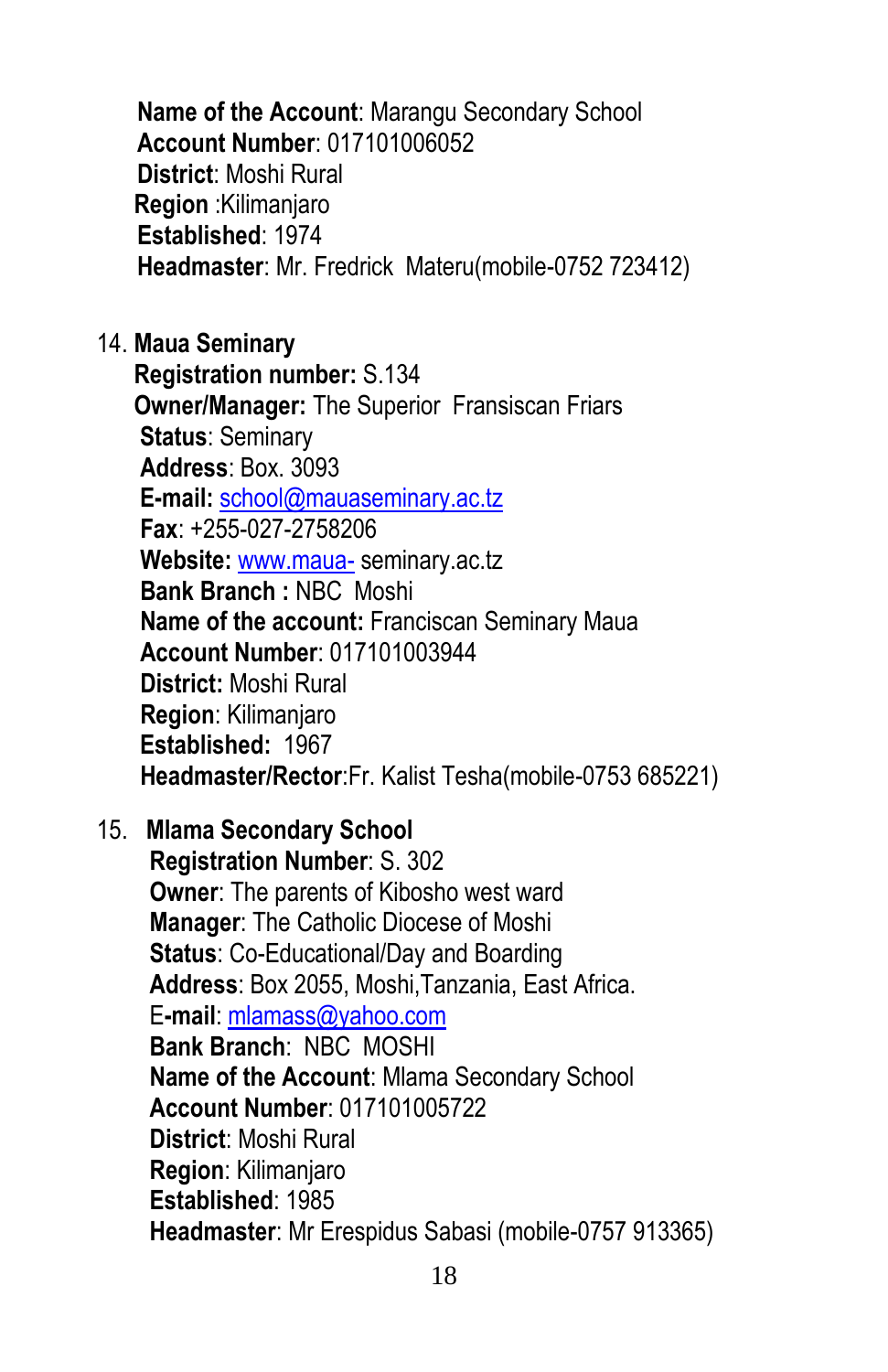### 16. **Mrike Secondary School**

 **Registration number**: S.308 **Owner: The Parents of Mengwe villages Manager**: The Catholic Diocese of Moshi **Status**: Co-Educational/Boarding and Day **Address**: Box 183,Mkuu Rombo,Kilimanjaro,Tanzania. **E-mail**: [mrikesec@yahoo.com](mailto:mrikesec@yahoo.com) **Bank Branch:** NMB MOSHI **Name of the account:** 4042300059 **Account Number**: 4042300059 **District:** Rombo **Region**: Kilimanjaro **Established:** 1985  **Headmaster**: Apolcarp Silayo(mobile-0758 489464)

17. **Narumu Secondary School**

 **Registration Number**: S.351  **Owner**: The Parents of Narumu **Manager**: The Catholic Diocese of Moshi **Status**: Co-Educational/ Day and Boarding. **Address**: Box 1300, Moshi, Tanzania, East Africa. **Mobile**: +255 787 150374 +255 767 150374 **Bank Branch**: NMB MOSHI **Name of the Account**: Narumu Secondary School **Account Numbe**r: 4032531226 **District**: Hai **Region**: Kilimanjaro **Established**: June 1985  **Headmistress**: Sr. Joyce Mboya (0754 834745)

### 18. **Nsoo Secondary School**

**Registration Number**: S.274 **Owner**: The Parents of Kibosho ward **Manager**: The Catholic Diocese of Moshi **Status**: Co –educational/Day and Boarding **Address**: Box.8053, Moshi, Tanzania, East Africa. E**-mail**: [nsoosec@yahoo.com](mailto:nsoosec@yahoo.com)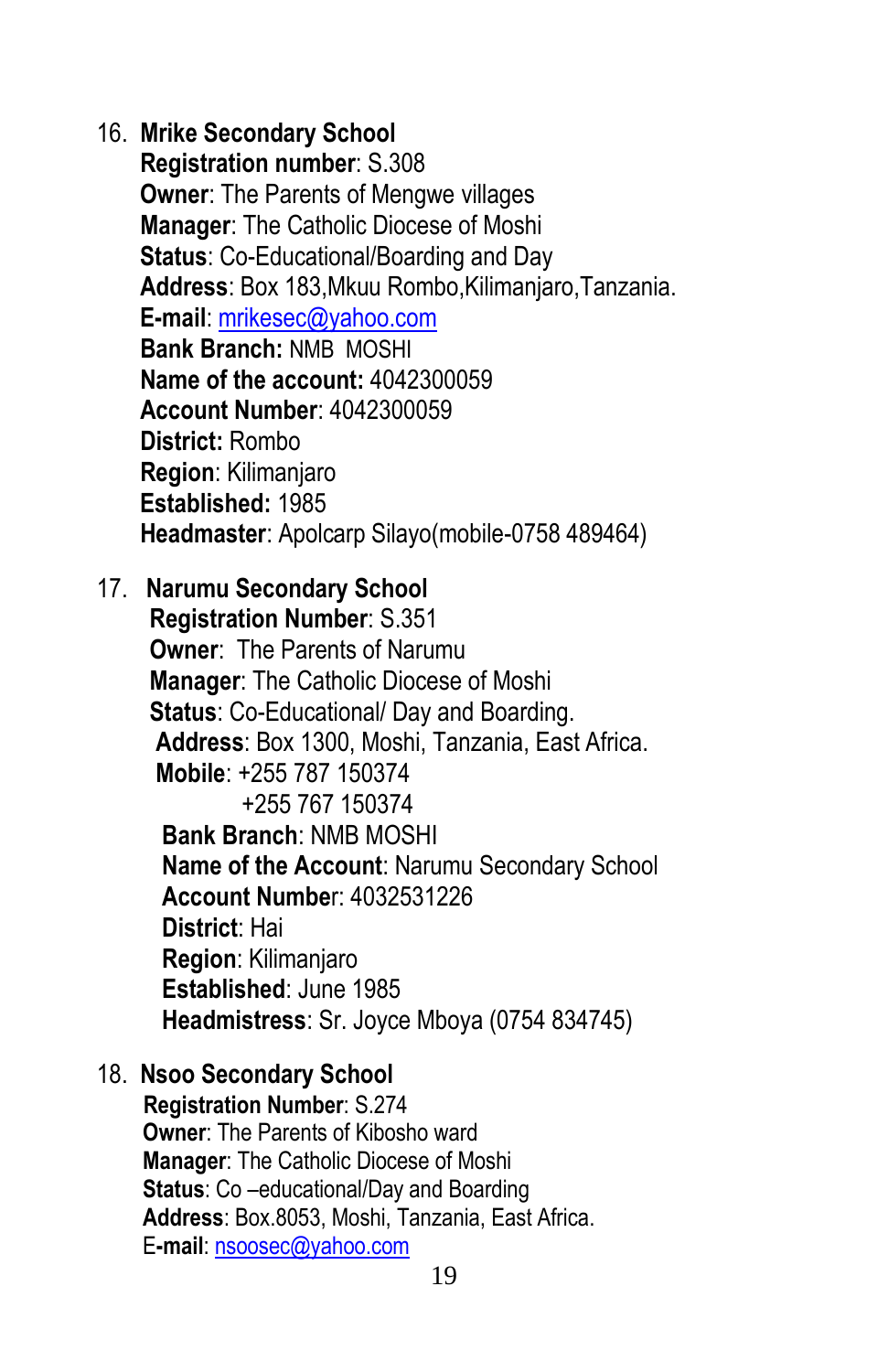**Mobile**: +255-754-476395 **Bank Branch**: NBC Moshi **Name of the Account**: Nsoo secondary school **Account Number**: 017101000440 **District**: Moshi Rural **Region**: Kilimanjaro **Established**: 01.03.1985 **Headmaster**: Samweli Tesha (0753 045342)

19. **Olaleni Secondary School**

**Registration Number**: S.301 **Owner/Manager**: The Catholic Diocese of Moshi **Status**: Co-educational/Boarding and Day **Address**: Box. 176, Himo, Moshi, Tanzania, East Africa. E**-mail**: [olaleniseco@yahoo.com](mailto:olaleniseco@yahoo.com) **Landline**: +255-027-2758836 **Mobile**: +255-763-428217 **Fax**: +255-027-2758836 **Bank Branch**: Moshi CRDB **Name of the Account**: Olaleni Secondary School **Account Number**: 01J1039824000 **District**: Moshi Rural **Region**: Kilimanjaro **Established**: 18.02.1985 **Headmistress:** Mrs Victoria Matoli (mobile-0756 955080)

20. **Sangiti Secondary School**

 **Registration** Number: S.452 **Owner:** The Parents of Kibosho Ward **Manager**: The Catholic Diocese of Moshi **Status:** Co-educational/Boarding and Day **Address:** Box 696,Moshi,Tanzania,East Africa.  **Bank Branch**: NBC MOSHI **Name of the account**: Sangiti Secondary School **Account Number**: 017101000360  **District:** Moshi Rural  **Region** :Kilimanjaro **Established**: 31.01.1990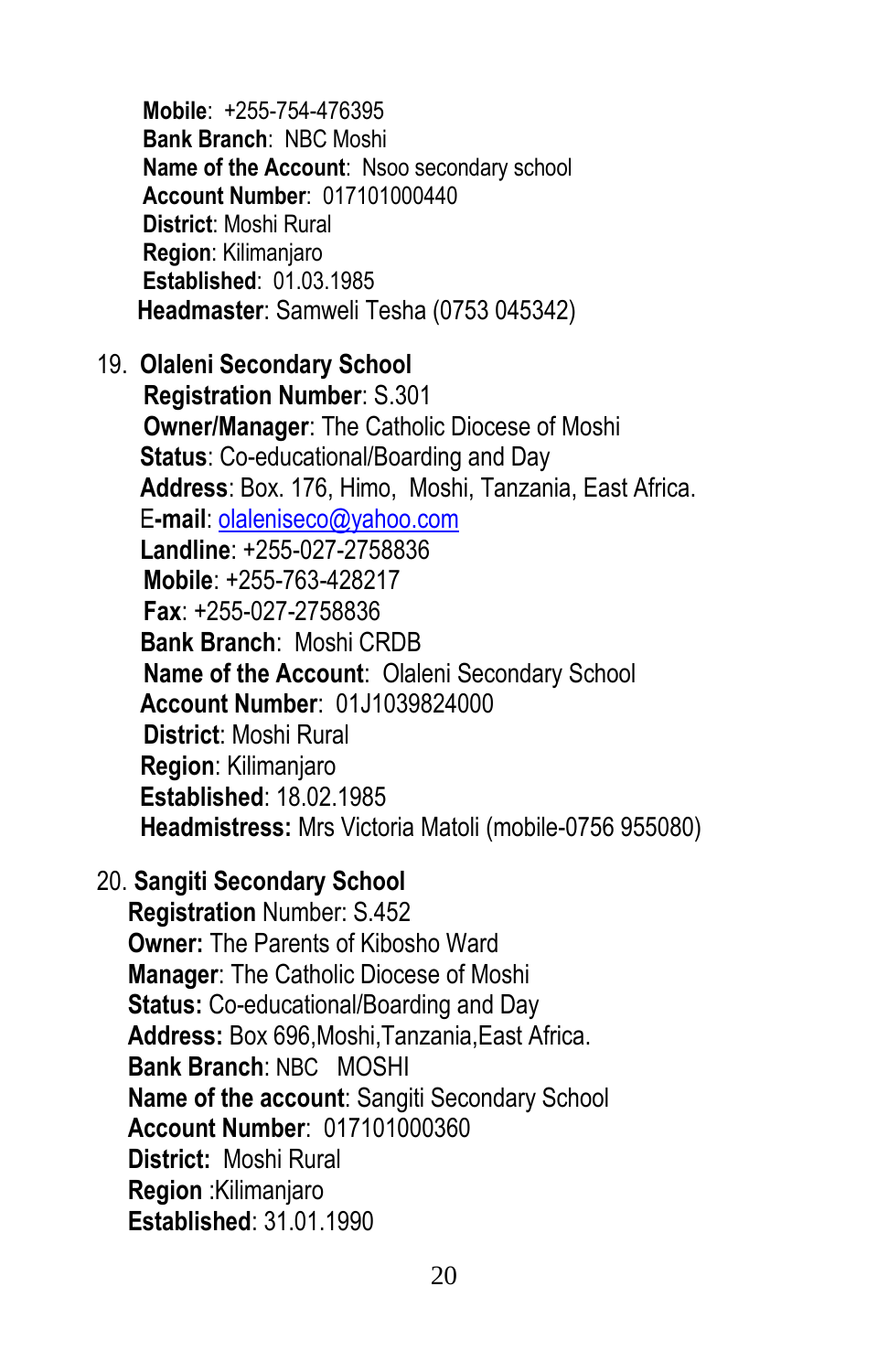**Headmistress**: Sr.Katherine Lyimo( mobile-0754 361617)

- 21. **St. Amedeus Secondary School Registration number**: S. 4244 **Owner/Manager**: The Catholic Diocese of Moshi **Status**: Boys school/Boarding **Address**: Box. 1916,Moshi, Tanzania ,East Africa. **E-mail:** [St.amedeus@yahoo.com](mailto:St.amedeus@yahoo.com) **Website: http://**[stamedeussecondaryschool.cathdic.web.com](http://stamedeussecondaryschool.cathdic.web.com/) **Bank Branch**: Moshi CRDB **Name of the account**: DOM-ST.AMEDEUS S: SCHOOL **Account Number**. 01J1041434600  **District:** Moshi Rural  **Region**: Kilimanjaro  **Established**: 2010  **Headmaster**: Fr. Faustine Furaha (mobile-0754 657033)
- 22. **St. James' Seminary Registration number**: S. 088  **Owner/ Manager**: The Catholic Diocese of Moshi **Status**: Seminary/Boarding **Address**: Box 1927, Moshi, Tanzania, East Africa. **Tel**. +255 27 2756401 **Mobile**: + 255 712 916897 **E-mails**: [Sajasemoshi@yahoo.com](mailto:Sajasemoshi@yahoo.com) **Website**: [http://sajasemoshi.catholicweb.com](http://sajasemoshi.catholicweb.com/) **Bank Branch**: NBC MOSHI **Name of the Account**: St. James' Seminary **Account Number**: 011701000980 **District**: Moshi Rural **Region**: Kilimanjaro **Established**: 1925 **Headmaster/Rector:** Fr.Fabian Nderumaki (mobi-0754395460)
- 23. **St. Marie Eugenie Girls' Secondary School Registration number:** S.4376 **Owner/Manager:** The Assumption Sisters. **Status**: Girls Shool/Boarding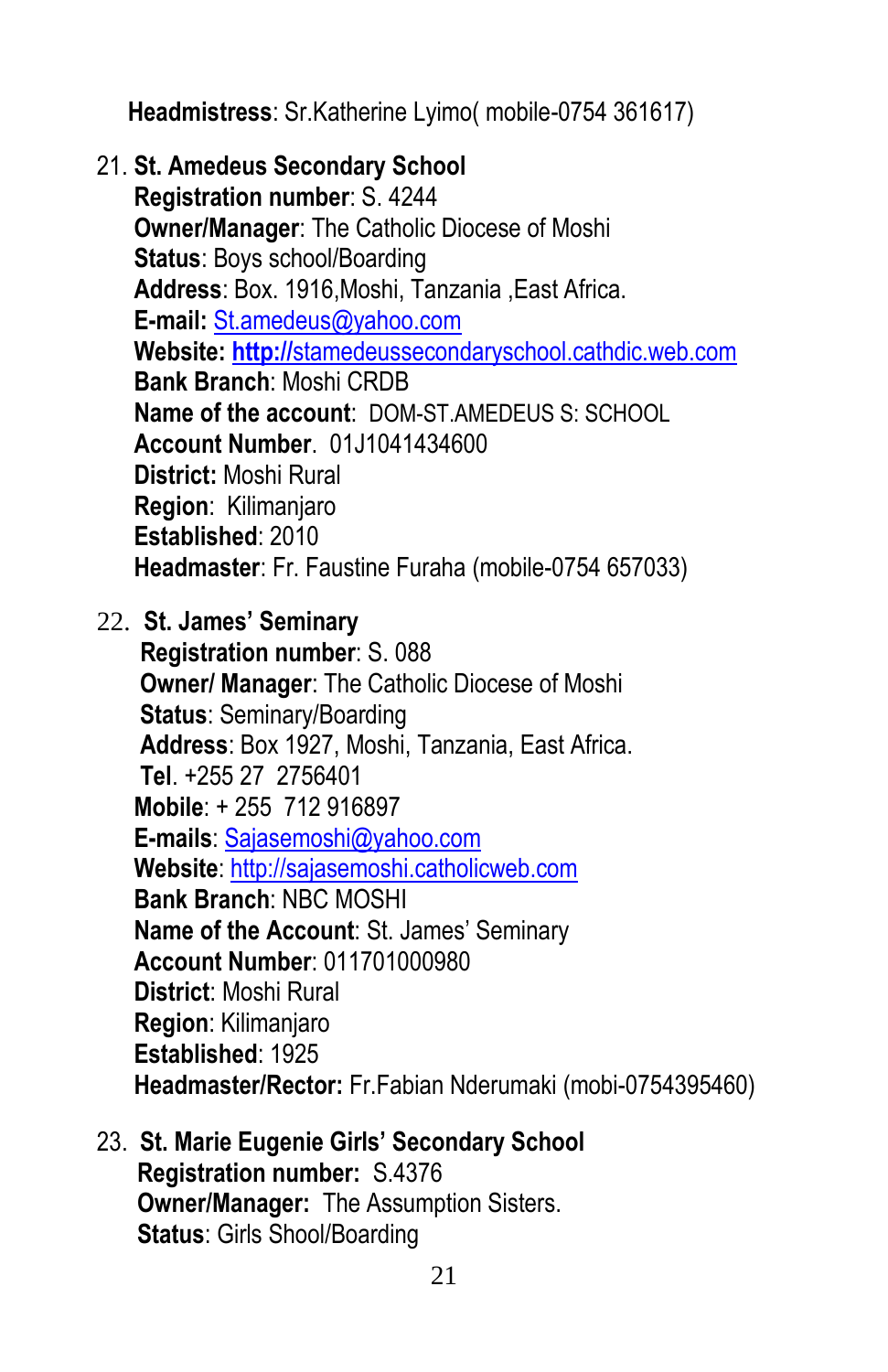**Address:** Box 1727, Moshi, Tanzania ,East Africa. **Bank Branch:** NBC MOSHI **Name of the Account** : St. Mary Eugenie Secondary School **Account Number:** 017101008462 **District:** Moshi Rural **Region:** Kilimanjaro **Established**: 17.01.2011 **Headmistress**: Sr. Honorata M. Chuwa (mobile-0762 787503)

- 24. **St.Mary Goreti Secondary School Registration number:** S.859 **Owner/Manager:** The Superior CDNK SRS: **Status**: Co-educational/Boarding and Day **Address:** Box 7360, Moshi, Tanzania, East Africa. **E-mail:** [santamariagoreti@yahoo.com](mailto:santamariagoreti@yahoo.com) **Fax**: +255-27-2754008 **Bank Branch:** AKIBA COMMERCIAL BANK-MOSHI **Name of the account**: St .Mary Goreti Secondary School **Account Number:** 065000000375  **District:** Moshi Urban **Region**: Kilimanjaro **Established:** 1999 **Headmistress:**Sr.Lucretia Njau (mobile- 0754 096032)
- 25. **Ritaliza Sec. School**

 **Registration number**: S. **Owner**: **Manager**: The Catholic Diocese of Moshi **Status**: .Co educational **Address**: **Mobile**: +255 0682 711956 **E-mail: Bank Branch: Name of the account**: **Account Number: District:** ROMBO **Region:** Kilimanjaro  **Established:** 2012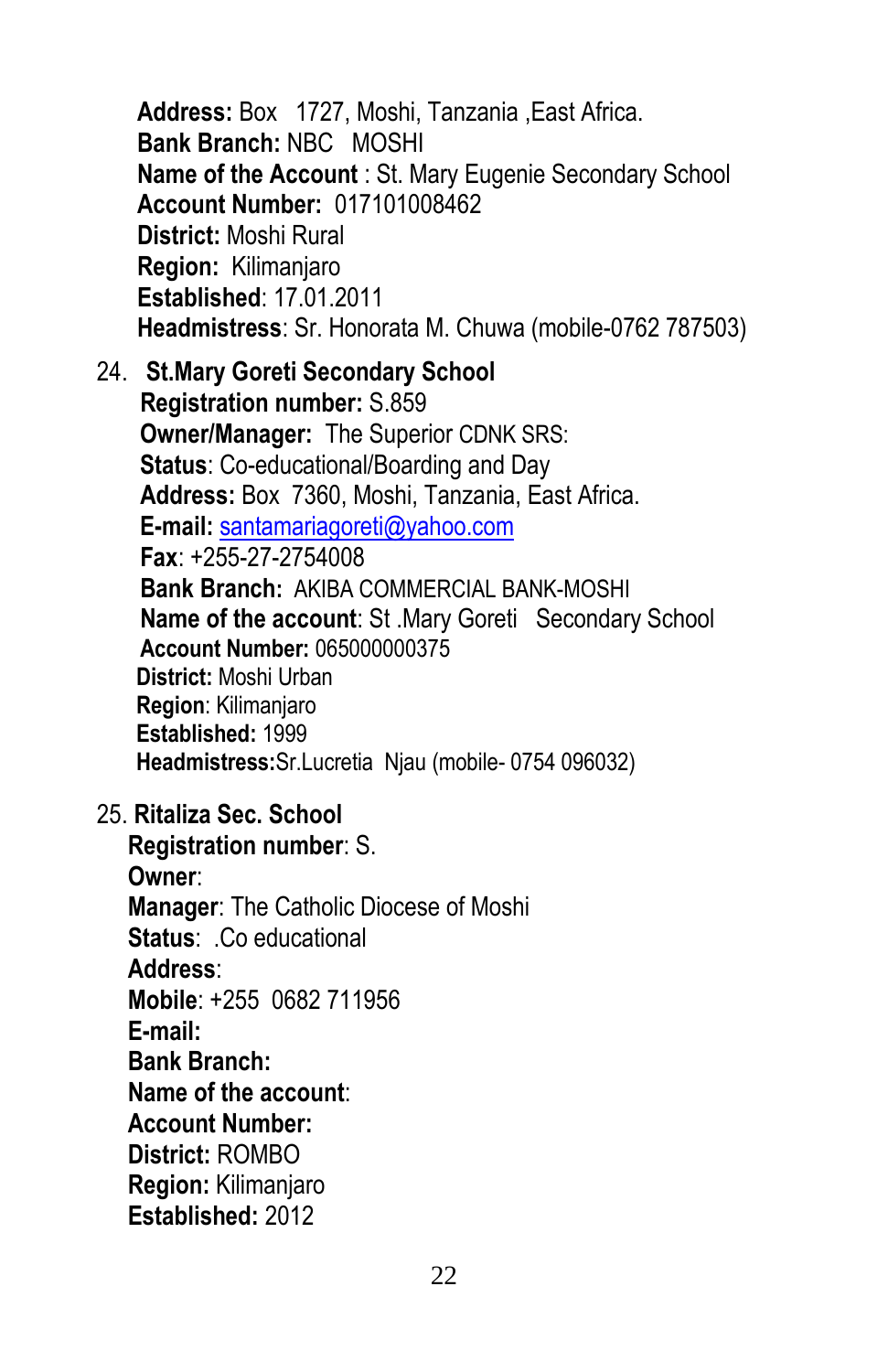**Headmistress:** Sr.Mary Masway(mobile-0682 711956)

26. **Ungwasi Secondary School Registration Number**: S.303 **Owner**: The Parents of Mrao & Keryo Ward **Manager**: The Catholic Diocese of Moshi **Status**: Co-educational/Boarding and Day **Address**: Box 191,Mkuu Rombo, Kilimanjaro, Tanzania, East Africa. **Bank Branch**: **Name of the Account**:

 **Account Number**: **District**: Rombo **Region**: Kilimanjaro **Established**: 11.03.1985  **Headmaster**: Mr. Carol Ntandu (mobile- 0759 377322)

### 27. **Uomboni Secondary School**

**Registration Number**: S. 279 **Owner/Manager**: The Catholic Diocese of Moshi **Status**: Co-Educational/Boarding and Day **Address**: Box 361,Marangu, Moshi, Tanzania, East Africa. **E-mail**: [Uombonisec@yahoo.com/](mailto:Uombonisec@yahoo.com/) NMB 4032507439 MOSHI **Bank Branch**: CRDB-MARANGU MOSHI **Name of the Account**: Uomboni Secondary School **Account Number**: 01J1079051400 **District**: Moshi Rural **Region**: Kilimanjaro **Established**: 1985 **Headmaster**: Mr. Deogratias Shayo (mobile- 0754 431040)

28. **Uru Secondary School Registration Number**: S.133 **Owner**: The Parents of Uru ward **Manager**: The Catholic Diocese of Moshi **Status**: Co-educational/Boarding and Day **Address**: Box. 1512, Moshi,Tanzania. East Africa. **Landline**: +255- 027-2973139 **E-mail**: [urusec@yahoo.com](mailto:urusec@yahoo.com)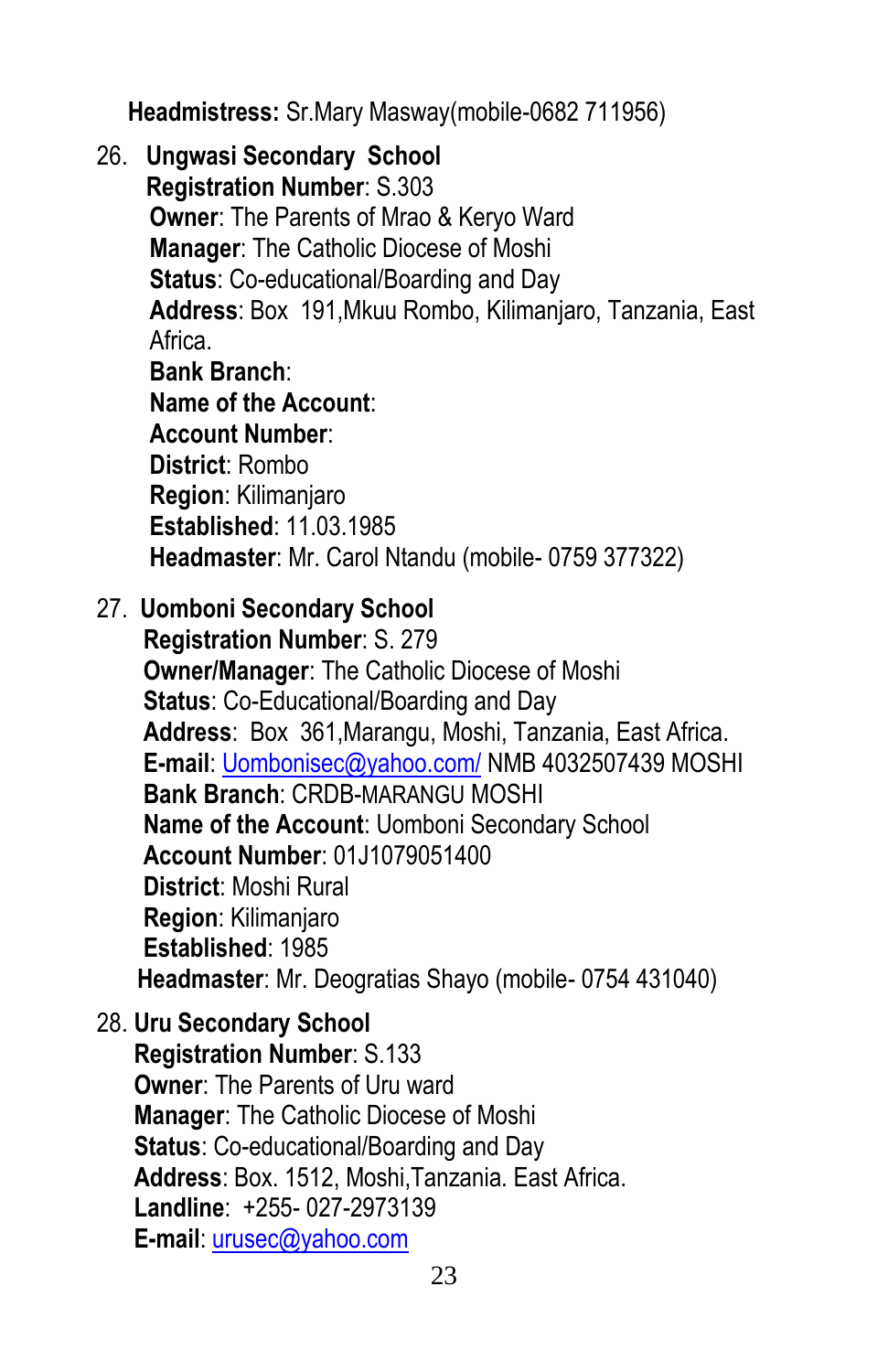**Bank Branch**: Kibo Branch Moshi **Name of the Account**: Uru Secondary School **Account Number**: 017101000566 **District**: Moshi Rural **Region**: Kilimanjaro **Established**: 1973  **Headmaster**: Mr. Peter R. Osoki (mobile- 0755 483690)

#### 29**. Uru Seminary**

**Registration number**: S.625

 **Owner/Manager**: The Superior Apostles of Jesus **Status**: Seminary/ Boarding  **Address**: BOX 1867,Moshi,Tanzania,East Africa  **Headmaster/ Rector**: Fr. Priscus Swai (mobile – 0769 599787)

#### 30**. Usseri Secondary School**

**Registration Number**: S.342 **Owner**: The Parents of Usseri ward **Manager**: The Catholic Diocese of Moshi **Status:** Co-educational/Boarding and Day **Address**: Box. 445,Mkuu Rombo, Kilimanjaro, Tanzania, East Africa. **E-mail**: [UsseriSec@yahoo.com.](mailto:UsseriSec@yahoo.com) **Landline:** +255 27 2757057  **Mobile**: +255 755 466541  **Fax**: +255 27 2757057 **Bank Branch**: NMB MOSHI **Name of the account**: Usseri Secondary School **Account Number**: 4062300102  **District**: Rombo  **Region**: Kilimanjaro  **Established**: 1984  **Headmaster**: Mr. Pauline TF Kiwia (mobile – 0754 378225)

#### 31. **Visitation Girls' Secondary School**

 **Registration number**: S.676 **Owner/Manager**: The Catholic Diocese of Moshi **Status:** Girls' School/ Boarding **Address:** Box 445, Moshi, Tanzania, East Africa. **E-mail:** [visitation.sec@gmail.com](mailto:visitation.sec@gmail.com)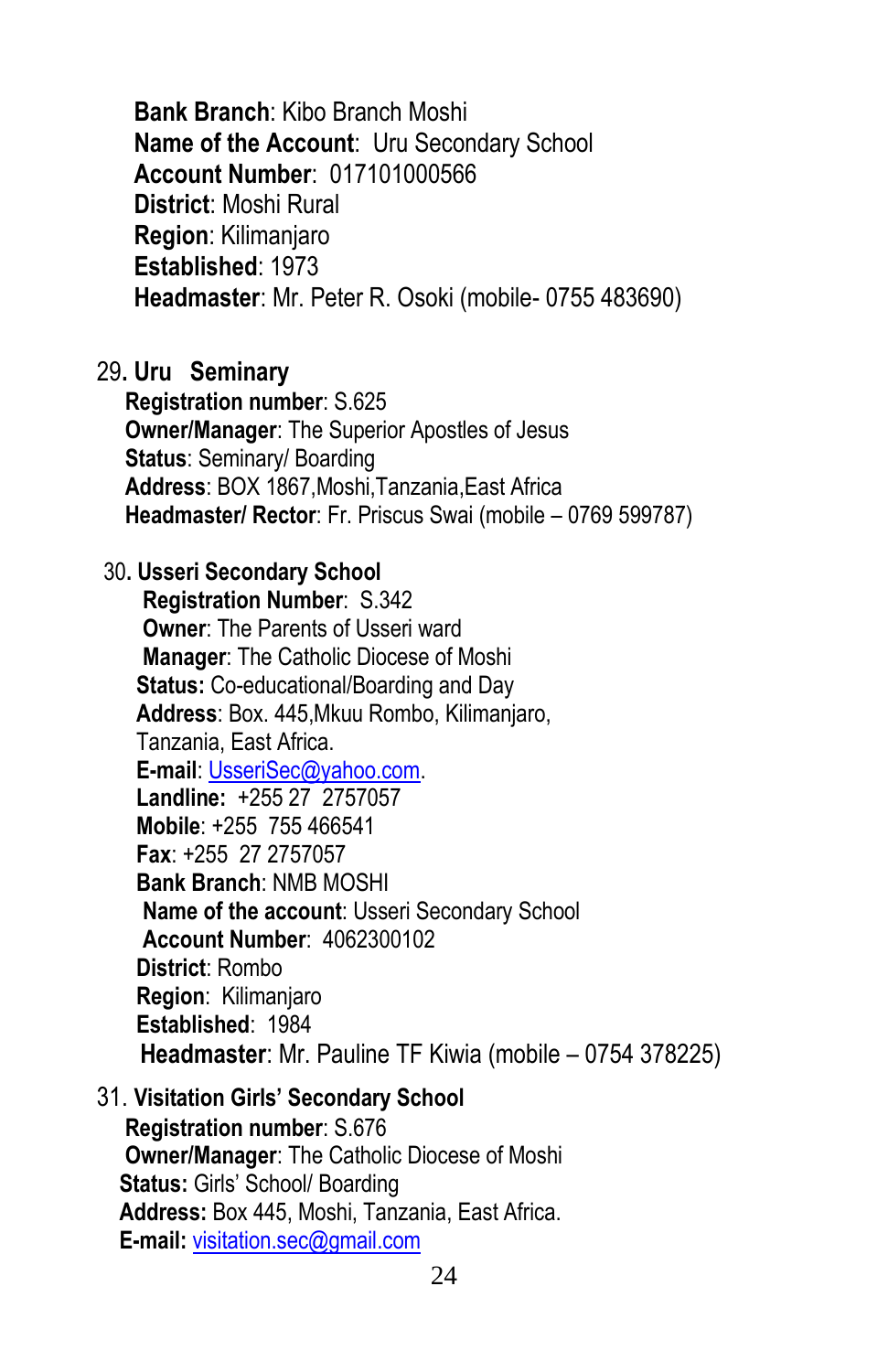**Bank Branch**: CRDB-MOSHI **Name of the account**: Visitation Girls' Secondary School **Account Number**: 01J2039392400 **District**: Siha **Region** :Kilimanjaro  **Established**: January 1997  **Headmaster**: Sr. Digna Kitira (mobile – 0784 541547)

### **32. Don Bosco Sec. School**

 **Registration Number**: **Owner/Manager:** The Salesian of Don Bosco **Status:** Co-educational/Day  **Address:** Box 8955, Moshi, Tanzania , East Africa. **District:** Moshi Rural  **Region** :Kilimanjaro  **Headmaster**: Fr. Delphinus Felician (mobile – 0757 612495)

### 33. **St. Ursula Sec. School**

 **Registration Number**: On the process **Owner**: Cosmas DonatI Kweka **Manager**: The Catholic Diocese of Moshi **Status**: Co-educational/Boarding and Day **Address**: 3062 Moshi **District**: Moshi Rural **Region**: Kilimanjaro **Established**: 2014  **Headmaster**: Daniel Kileo

### 34. **St. Pamachius Inclusive Sec. School (under Construction) Registration number**: (To be registered 2015) **Owner**/ **Manager:** The Catholic Diocese of Moshi **Status**: .Co educational/Boarding **Address**: **District:** HAI **Region:** Kilimanjaro  **Established:**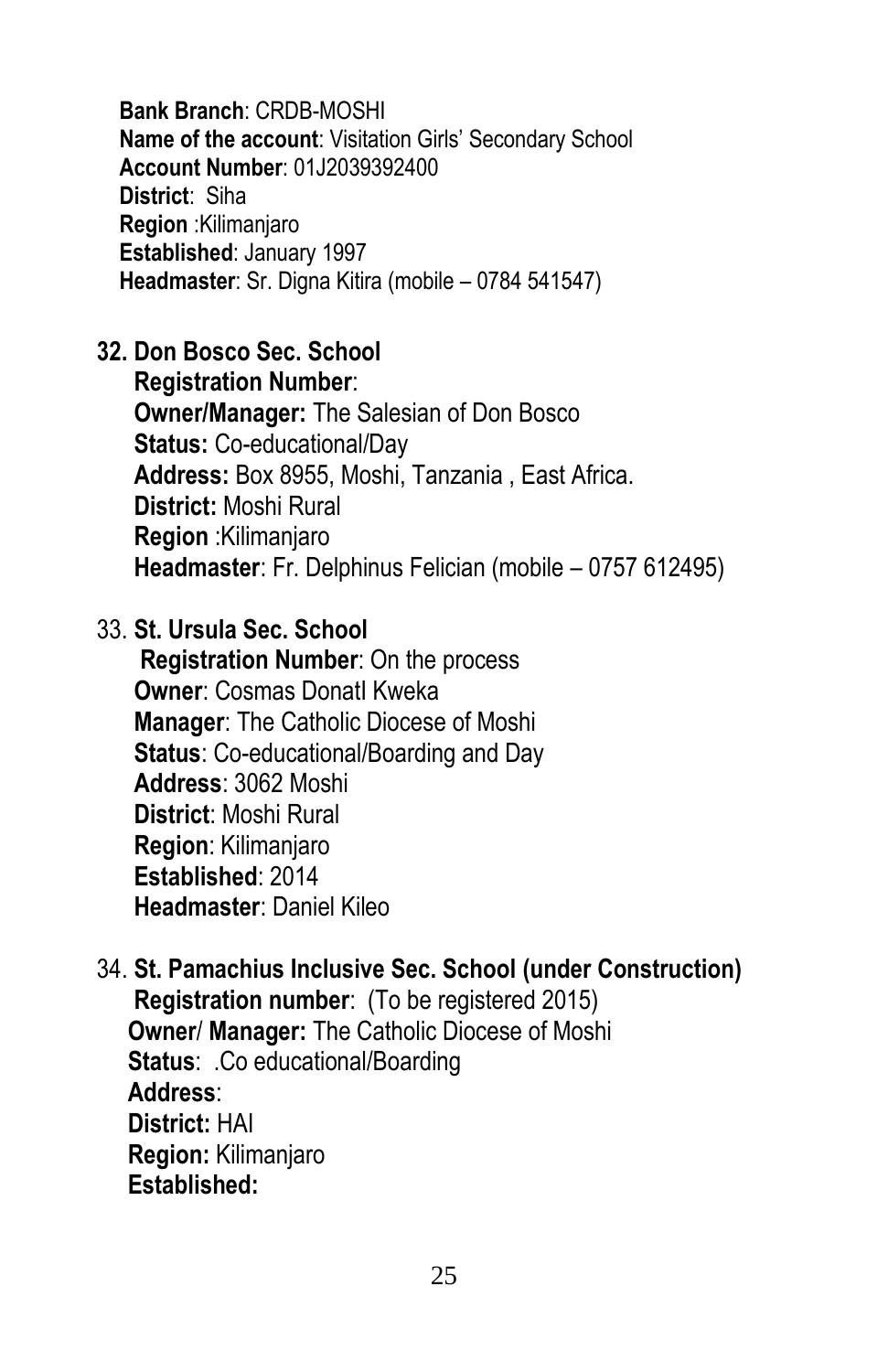### **VOCATIONAL TRAINING CENTERS**

- 1 . **Moshi Community Centre V.T.C Registration Number:** VTC/29/81  **Owner/Manager:** Catholic Diocese of Moshi.  **Status**: Co-educational/Boarding and Day  **Address:** Box 653,Moshi,Tanzania, East Africa.  **District : M**oshi Municipality **Region:** Kilimanjaro
- 2. **Karanga Technical Training Centre Registration Number:** VTC/186/98 **Owner/Manager:** Catholic Diocese of Moshi **Status:** Co-educational/Boarding and Day **Address:** Box 490, Moshi, Tanzania, East Africa. **District:** Moshi Municipality **Region:** Kilimanjaro
- 3. **Mandaka Technical Training Centre Registration Number:** VTC/05/75 **Owner/Manager:** Catholic Diocese of Moshi **Status:** Co-educational/ Boarding and Day **Address:** BOX 1549, Moshi,Tanzania, East Africa. **District:** Moshi Rural **Region:** Kilimanjaro
- 4. **Emmy Gordon V.T.C – Rau Registration Number**: VTC/329/2002 **Owner/Manager:** The Grail sisters **Status:** Co-educational/Boarding and Day **Address:** BOX 1127, Moshi, Tanzania, East Africa. **District:** Moshi Municipality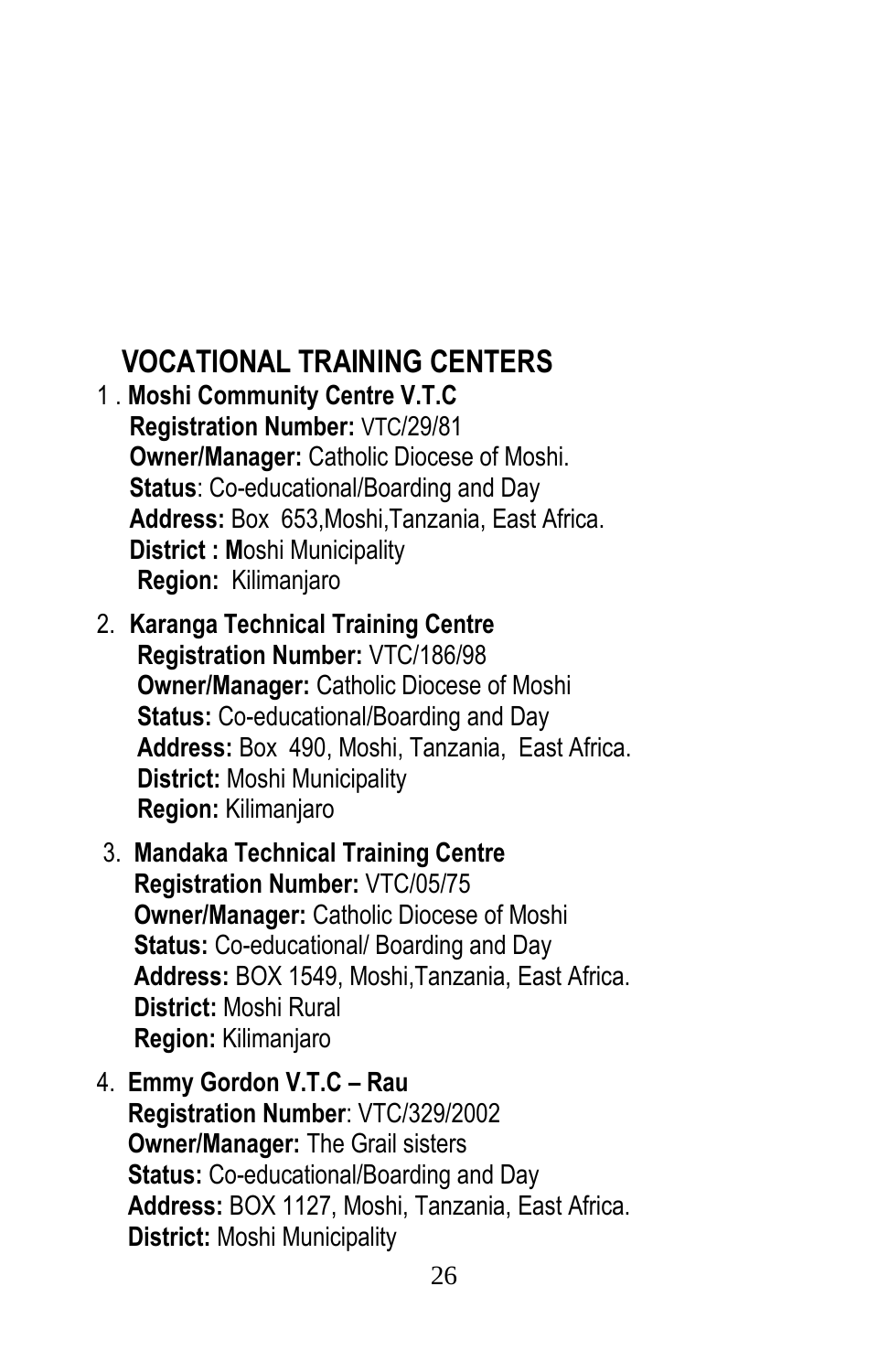**Region:** Kilimanjaro

- 5. **Kilacha Agriculture & Livestock Training Institute Registration Number:** ANE/017 **Owner/Manager:** Catholic Diocese of Moshi.  **Status:** Co-educational/Boarding **Address:** Box 3041, Moshi, Tanzania, East Africa.  **District:** Moshi Rural  **Region:** Kilimanjaro
- 6. **Kirua Iwa Parish VTC Registration Number:** (Preliminary registration) **Owner/Manager:** Catholic Diocese of Moshi  **Status:** Co-educational/Boarding and Day **Address :** Box 3041, Moshi, Tanzania, East Africa.  **District:** Moshi Rural **Region:** Kilimanjaro
- 7. **Mashati Parish V.T.C**
	- **Registration Number:**

 **Owner/Manager:** Catholic Diocese of Moshi **Status:** Co-educational/Boarding and Day **Address:** Box 3041, Moshi, Tanzania, East Africa. **District:** Rombo **Region:** Kilimanjaro

8. **Samanga Catholic V.T.C**

 **Registration Number: (**Preliminary registration) **Owner/Manager:** Catholic Diocese of Moshi **Status:** Co-educational/Boarding and Day **Address:** Box 3041, Moshi, Tanzania, East Africa. **District:** Moshi Rural **Region:** Kilimanjaro

9. **St. Joseph V.T.C- Boma**

 **Registration Number:** (on the process) **Owner/Manager:** ALCP/OSS FRS- **Status :** Co-educational/Boarding **Address:** BOX 208, Hai, Kilimanjaro, Tanzania, East Africa. **District:** Hai **Region:** Kilimanjaro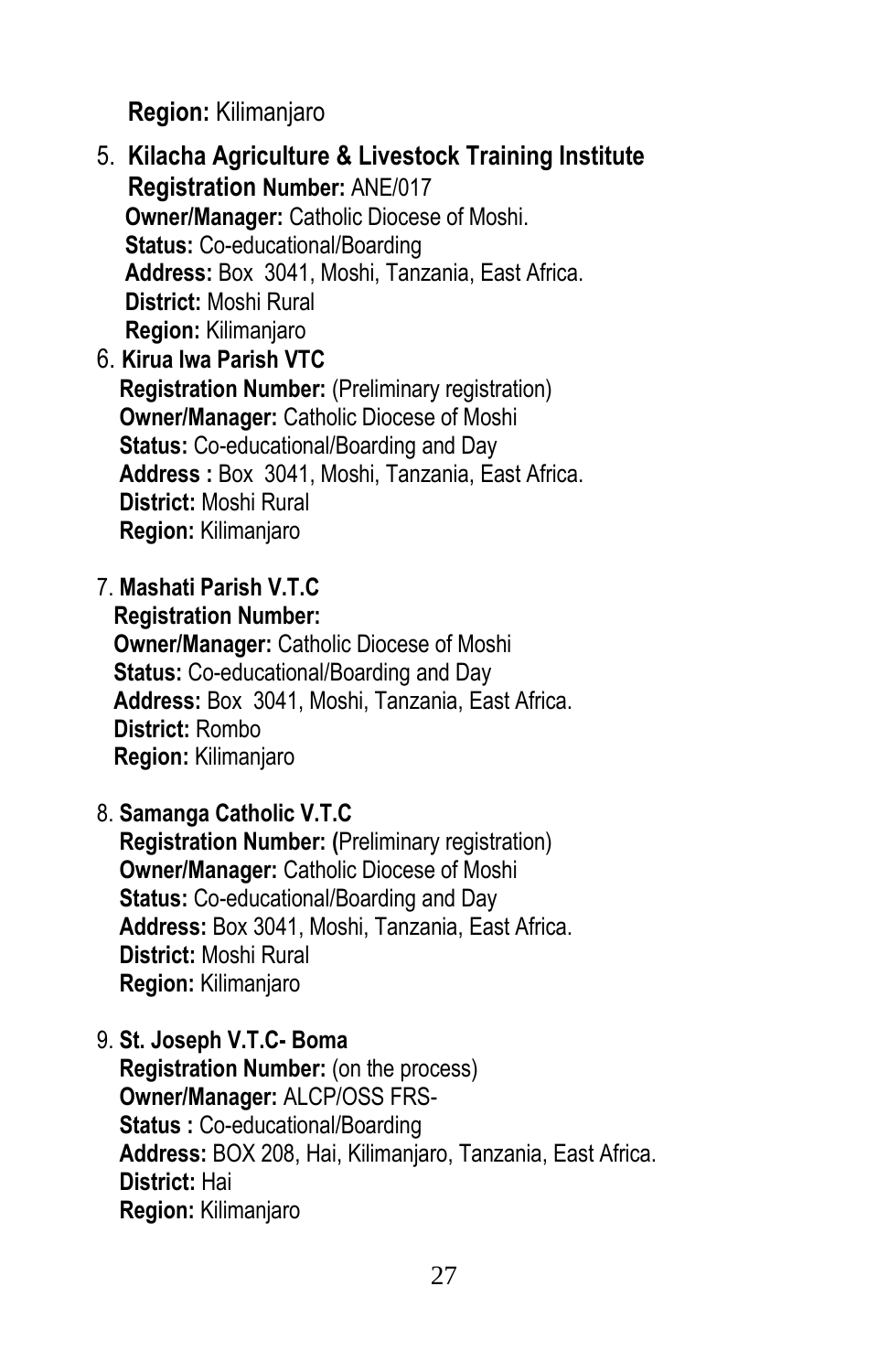- 10. **St. Peter Claver V.T.C - Mengwe Registration Number:** VTC/321/2002 **Owner/Manager:** Catholic Diocese of Moshi **Status:** Co-educational/Day **Address:** Box 3041,Moshi,Tanzania ,East Africa. **District:** Rombo **Region:** Kilimanjaro
- 11. **Maili Sita V.T.C Registration Number:** VTC/176/96 **Owner/Manager:** The Superior CDNK SRS: **Status:** Girls only/Boarding **Address: Region**: Kilimanjaro Box 8904, Moshi,Tanzania, East Africa. **District:** Hai **Region:** Kilimanjaro
- 12. **Imani V.T.C - Mtakuja Registration Number:** VTC/2004/377 **Owner/Manager:** The Superior CDNK SRS. **Status**: Co-educational/Boarding **Address:** BOX 925, Moshi, Tanzania, East Africa. **District:** Moshi Rural **Region:** Kilimanjaro
- 13. **Kilema Parish V.T.C**

 **Registration Number:** VTC/2007/421 **Owner/Manager:** Catholic Diocese of Moshi **Status:** Co-educational/Boarding **Address:** Box 3041, Moshi, Tanzania , East Africa. **District:** Moshi Rural **Region:** Kilimanjaro

14. **Hugo Mill VTC –Uomboni**

 **Registration Number:** (on the processes) **Owner/Manager:** Catholic Diocese of Moshi **Status**: Co-educational/Boarding and Day **Address:** Box 3041, Moshi, Tanzania, East Africa. **District:** Moshi Rural **Region:** Kilimanjaro.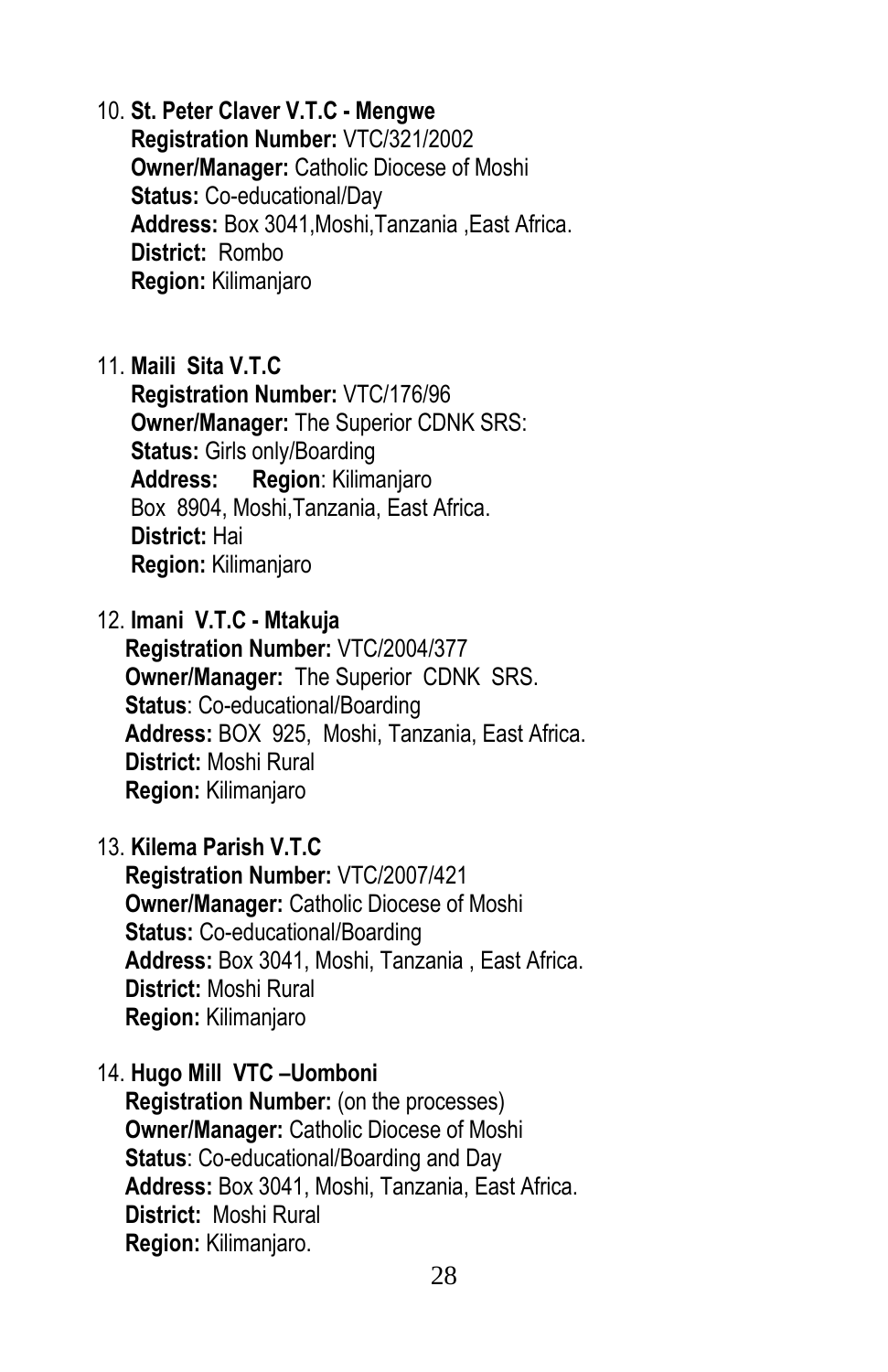15. **Lamennais VTC -**

 **Registration Number:** (on the processes) **Owner/Manager:** The Brothers of Christian Instructions **Status**: Co-educational/Boarding and Day **Address:** Box 166, Moshi, Tanzania, East Africa. **District:** Moshi Urban **Region:** Kilimanjaro.

## **COLLEGES/UNIVERSITIES**

- 1. **Mwenge University College of Education Registration Number:** CRF 021 **Owner/Manager:** Tanzania Episcopal Conference (TEC) **Status:** Co-educational **Address:** Box 1226, Moshi, Tanzania, East Africa. **District:** Moshi Rural **Region:** Kilimanjaro
- 2. **Huruma School of Nursing College - Rombo Registration Number:** REG/HAS/059 **Owner**: The Superior CDNK SRS **Manager:** Catholic Diocese of Moshi  **Status: Address:** Box 394, Mkuu Rombo, Kilimanjaro, Tanzania, East Africa. **District**: Rombo **Region:** Kilimanjaro
- 3. **St. Camilius School of Nursing –Kibosho Registration Number:** EA/26/306/01/14 **Owner/Manager:** Catholic Diocese of Moshi  **Status:** Co-educational **Address:** P. O. Box 866, Moshi,Tanzania,East Africa. **District:** Moshi Rural **Region:** Kilimanjaro
- 4. **Kibosho Senior Seminary Registration Number:**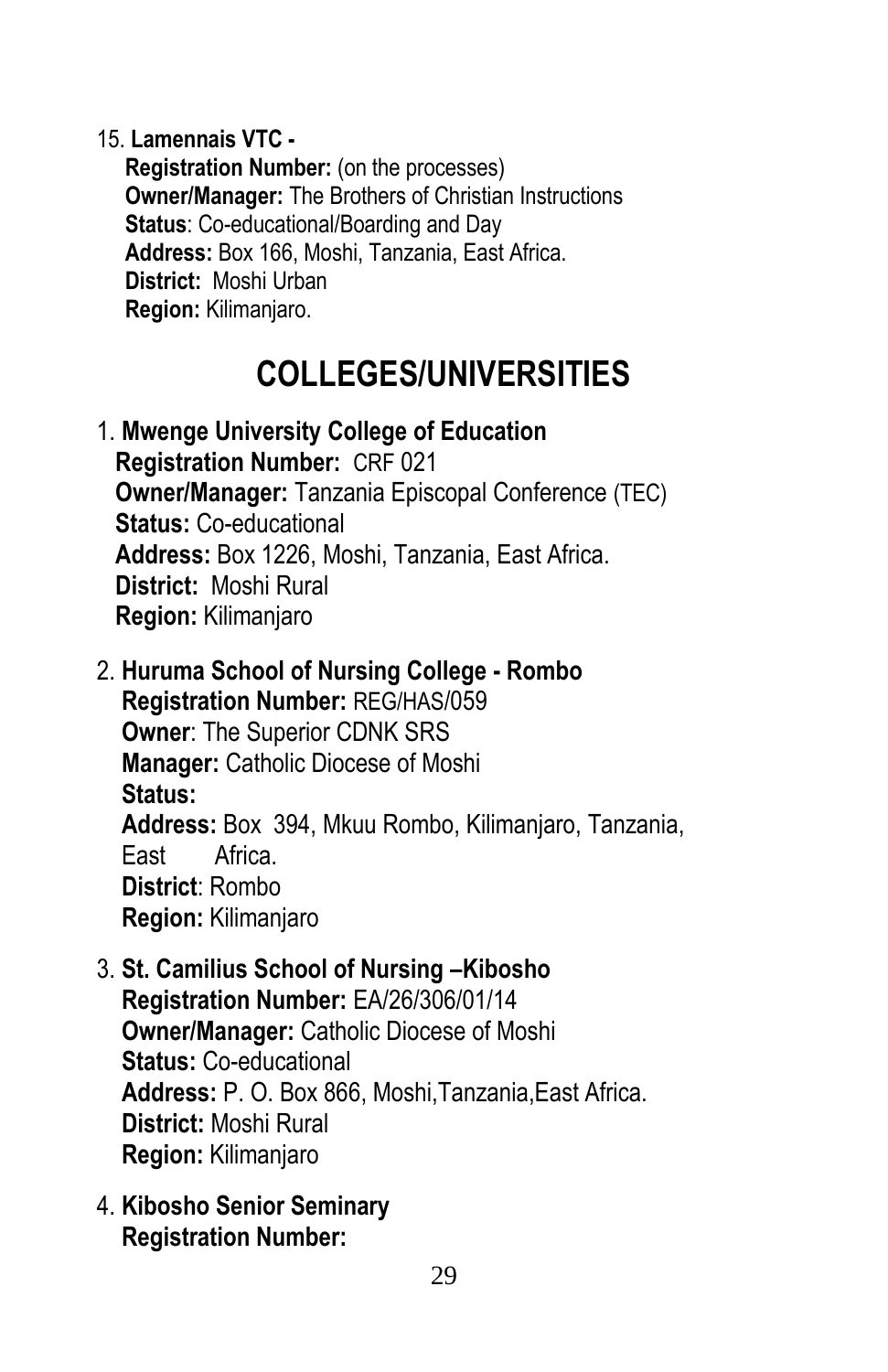**Owner/Manager:** Tanzania Episcopal Conference *(TEC)* **Status**: Philosophical Seminary **Address**: Box 294, Moshi, Tanzania, East Africa. **District:** Moshi Rural **Region:** Kilimanjaro

### 5. **Theological Pastoral Center**

 **Owner/Manager:** ALCS/The Holy Spirit Sisters **Status**: Co-educational **Address:** Box 903, Moshi, Tanzania, East Africa. **District:** Moshi Rural **Region:** Kilimanjaro

6. **Don Bosco College of Philosophy and Education Registration Number: (***Affiliated to CUEA*) **Owner/Manager:** The Salesian of Don Bosco **Status:** Co-educational **Address:** Box 8955, Moshi, Tanzania, East Africa. **District:** Moshi Rural **Region:** Kilimanjaro

7. **Upendo Chuo cha Malezi Registration Number: Owner/Manager: Status:** Co-educational **Address: District:** Moshi Urban **Region:** Kilimanjaro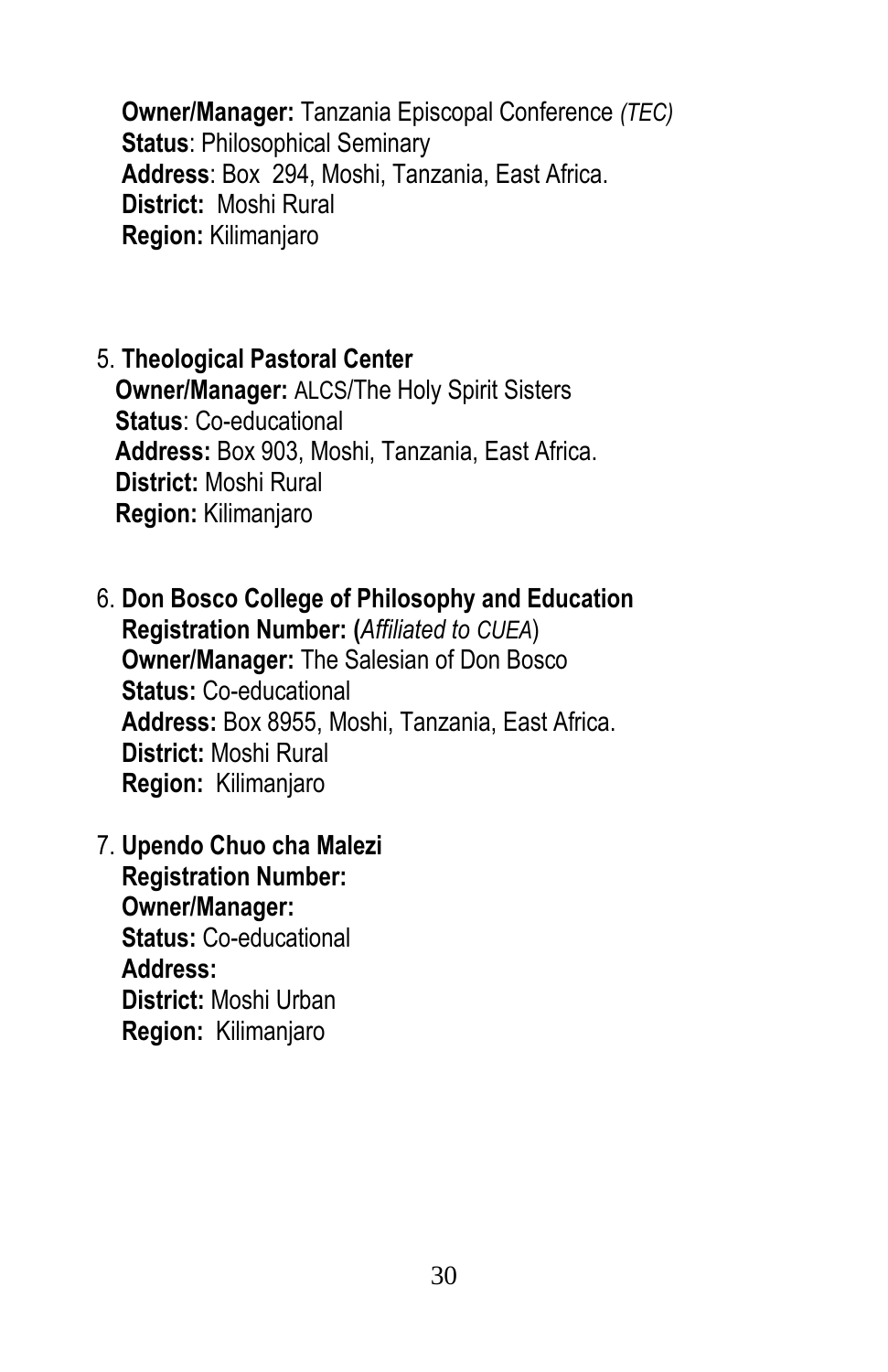## **THE DIOCESE EDUCATION STRUCTURE**



<sup>31</sup>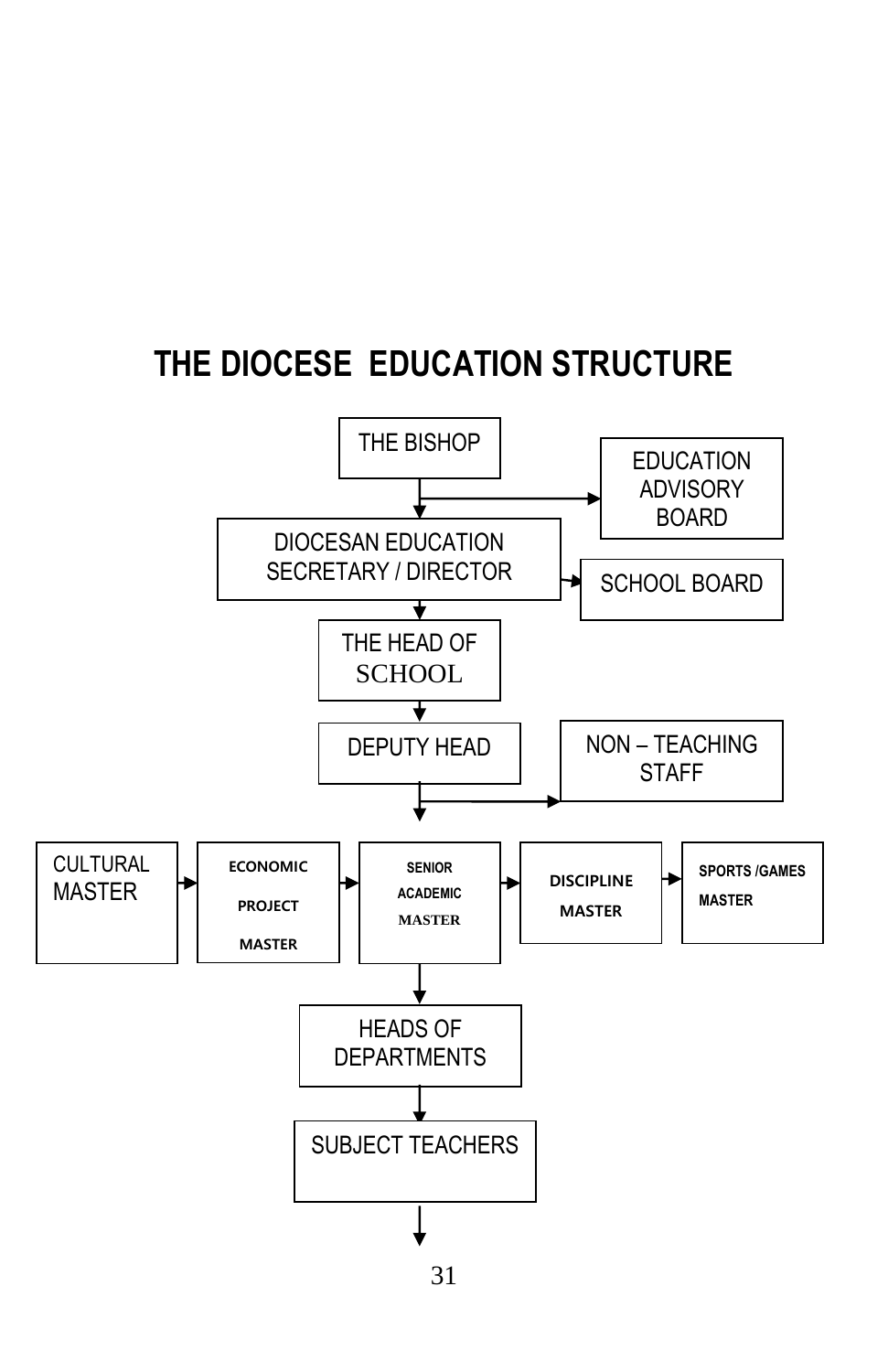STUDENTS | PARENTS

### **CATHOLIC DIOCECE OF MOSHI A-LEVEL SECONDARY SCHOOLS WITH COMBINATIONS**

| <b>NO</b>      | <b>SCHOOL NAME</b>        | <b>COMBINATIONS</b>                           |
|----------------|---------------------------|-----------------------------------------------|
| 1              | <b>BENDEL MEMORIAL</b>    | HGE, EGM, PCB, PCM                            |
| $\overline{2}$ | KIBOSHO GIRLS             | HGE, HKL, HGL, ECA, PCB, PCM                  |
| 3              | <b>KISOMACHI</b>          | HGE, HKL, HGL, HGK, HE, EGM,<br>PCB, PCM, CBG |
| 4              | <b>KIRAENI GIRLS</b>      | HKL, HGL, HGK, HGE, PCB,<br>PCM, EGM, CBG     |
| 5              | <b>MARANGU</b>            | HKL, HGK, HE EGM                              |
| 6              | <b>MAJENGO</b>            | PCM, HGE, HGL, EGM, ECA,<br><b>CBG</b>        |
| $\overline{7}$ | <b>MAUA SEMINARY</b>      | <b>HGE, EGM, HGL</b>                          |
| 8              | <b>SANGITI</b>            | HGL, HKL, HGK                                 |
| 9              | <b>ST. JAMES SEMINARY</b> | HGE, PCB, EGM                                 |
| 10             | <b>ST. MARY GORETH</b>    | HKL, HGK, PCB, CBG                            |
| 11             | <b>URU SEMINARY</b>       | HGE, EGM, CBG, HGL                            |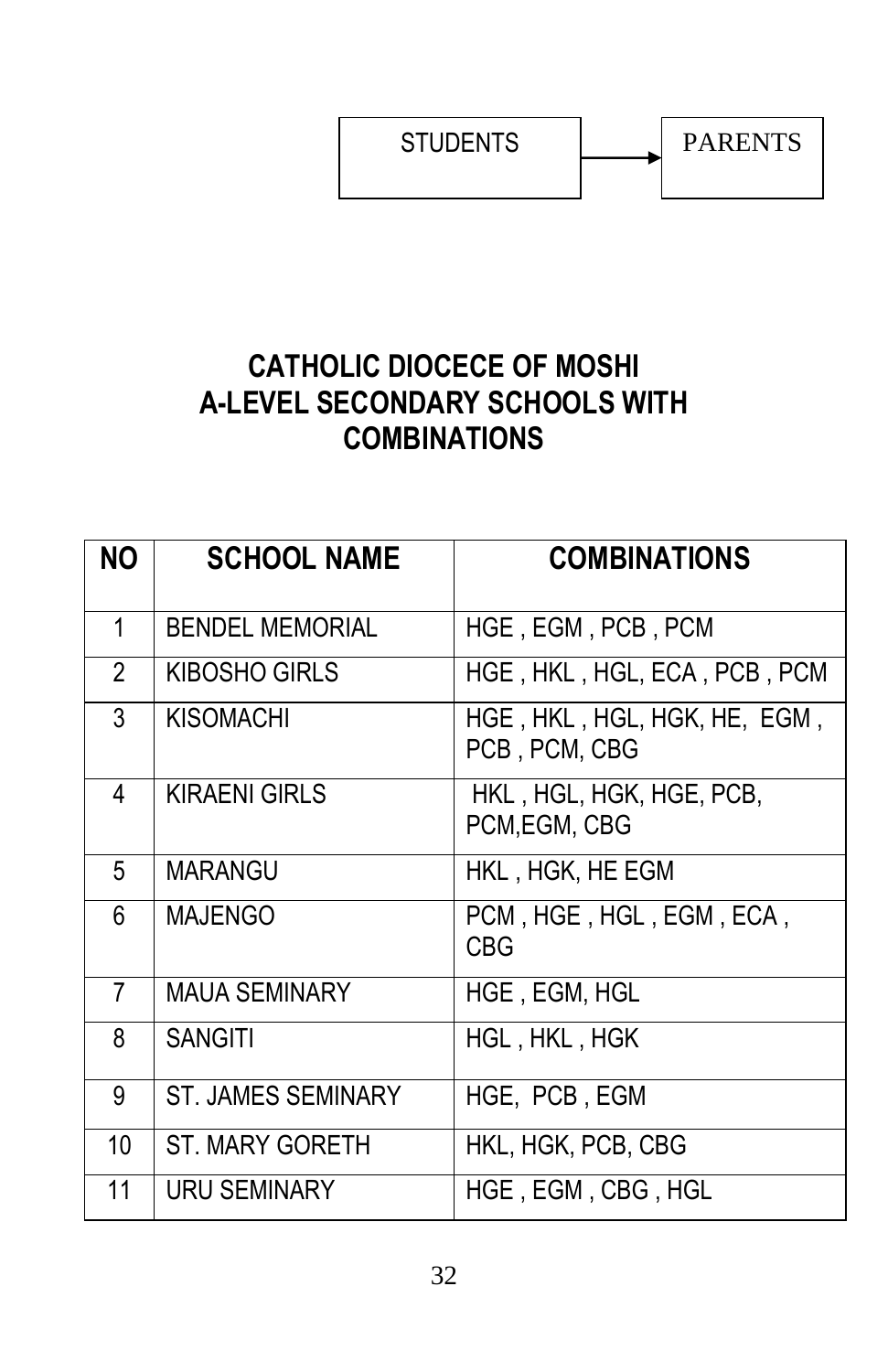|                 | 12   UNGWASI          | HGL, HGK, HKL, HGE, EGM      |
|-----------------|-----------------------|------------------------------|
|                 | 14   VISITATION GIRLS | HGL, HGE, PCB, PCM           |
| 15 <sup>1</sup> | MLAMA                 | HGL, KHL, HGK, CBG           |
|                 | 16 ST. AMEDEUS        | PCB, PCM, CBG, HGL, HGE, EGM |

## **GROUND DISANCE OF OUR SECONDARY SCHOOLS IN KMS FROM MOSHI TOWN**

| 1. ANWARITE GIRLS SEC. SCHOOL - 10 KMS |                |         |
|----------------------------------------|----------------|---------|
| 2. BENDEL MEMORIAL SEC. SCHOOL - 6KMS  |                |         |
| 3. KIBOSHO GIRLS SEC. SCHOOL           |                | 12KMS   |
| 4. KILASARA SEC. SCHOOL                | $\blacksquare$ | 60KMS   |
| 5. KILIMANJARO BOYS SEC.               | $\blacksquare$ | 65KMS   |
| 6. KIRAENI GIRLS SEC.                  |                | - 70KMS |
| 7. KIRUA SEC. SCHOOL                   | $\sim$         | 33KMS   |
| 8. KISHUMUNDU SEC. SCHOOL              |                | - 9KMS  |
| 9. KISOMACHI SEC. SCHOOL               |                | - 24KMS |
| 10. LOMBETA SEC. SCHOOL                |                | - 40KMS |
| 11. MAGNIFICAT SEC. SCHOOL             |                | - 54KMS |
| 12. MAJENGO SEC. SCHOOL                |                | - 2KMS  |
| 13. MARANGU SEC. SCHOOL                |                | - 31KMS |
| <b>14. MAUA SEMINARY</b>               |                | 49KMS   |
| 15. MLAMA SEC. SCHOOL                  |                | 20KMS   |
| 16. MRIKE SEC. SCHOOL                  |                | 60KMS   |
| 17. NARUMU SEC. SCHOOL                 |                | 15KMS   |
|                                        |                |         |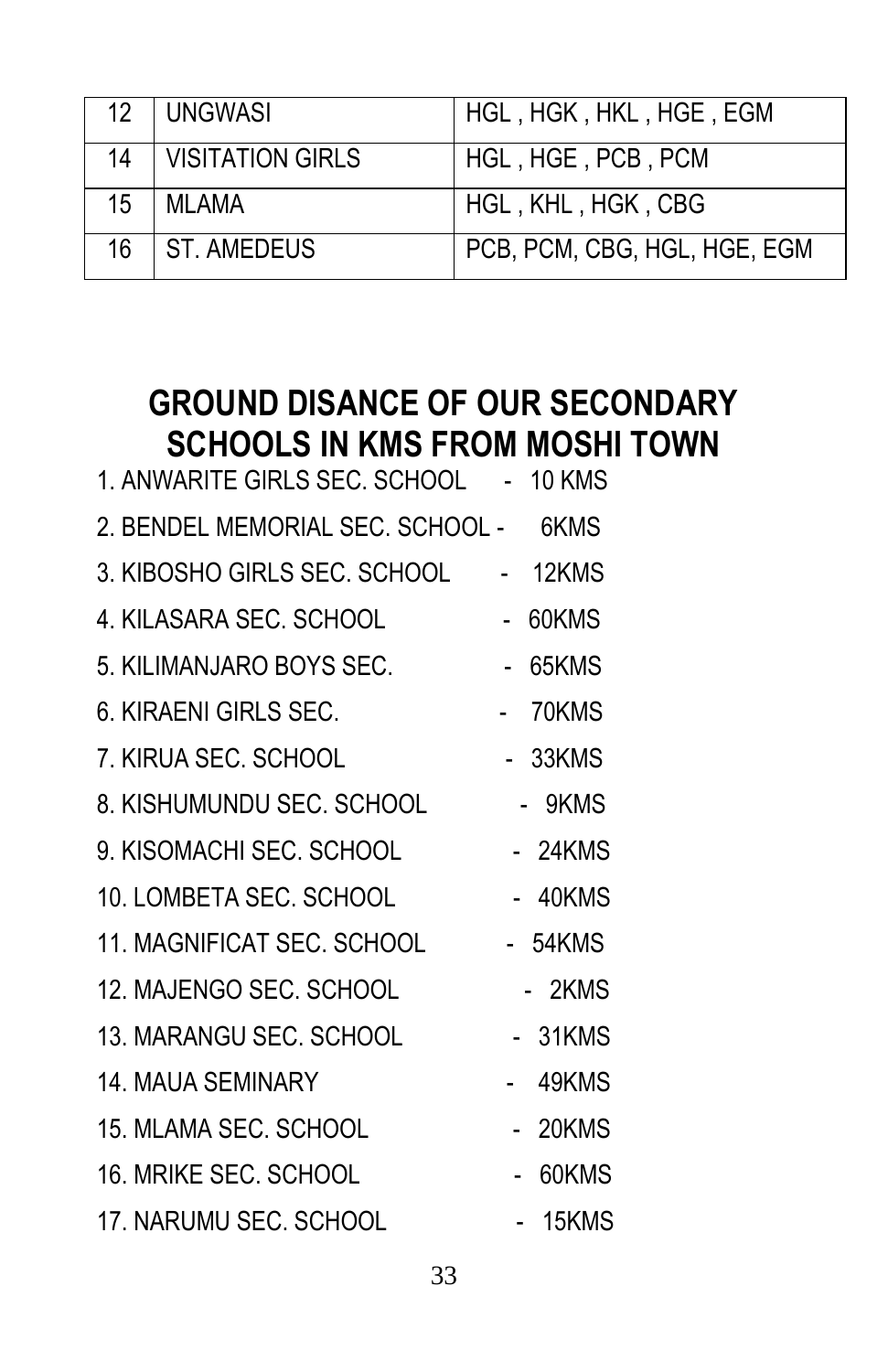| 18. NSOO SEC. SCHOOL                                                                                            |                                                              | - 14KMS |  |
|-----------------------------------------------------------------------------------------------------------------|--------------------------------------------------------------|---------|--|
| 19. OLALENI SEC. SCHOOL<br>- 35KMS                                                                              |                                                              |         |  |
| - 14KMS<br>20. SANGITI SEC. SCHOOL                                                                              |                                                              |         |  |
| 21. ST. AMEDEUS SEC. SCHOOL - 30KMS                                                                             |                                                              |         |  |
| 22. ST. JAMES SEMINARY                                                                                          |                                                              | 34KMS   |  |
| 23. ST. MARIE EUGENIE SEC. SCHOOL - 6KMS                                                                        |                                                              |         |  |
| 24. ST. MARIA GORETH SEC. SCHOOL - 1.0KMS                                                                       |                                                              |         |  |
| $\mathcal{L}^{\text{max}}_{\text{max}}$ and $\mathcal{L}^{\text{max}}_{\text{max}}$<br>25. RITALIZA SEC. SCHOOL |                                                              | 35KMS   |  |
| 26. UNGWASI SEC. SCHOOL -                                                                                       |                                                              | 55KMS   |  |
| 27. UOMBONI SEC. SCHOOL                                                                                         | $\mathcal{L}^{\mathcal{L}}(\mathcal{L}^{\mathcal{L}})$ . Let | 44KMS   |  |
| and the state of the state of<br><b>28. URU SEMINARY</b>                                                        |                                                              | 7KMS    |  |
| 29. URU SECONDARY                                                                                               |                                                              | 12KMS   |  |
| $\mathcal{L}^{\text{max}}$ .<br>30. USSERI SEC. SCHOOL                                                          |                                                              | 85KMS   |  |
| 31. VISITATION GIRLS SEC. SCHOOL - 53KMS                                                                        |                                                              |         |  |
| 32. DON BOSCO SECONDARY -                                                                                       |                                                              | 8 KMS   |  |
| 33. ST. URSULA SECONDARY -                                                                                      |                                                              | 14KMS   |  |
| 34. ST. PAMACHIUS INCLUSIVE -                                                                                   |                                                              | 10KMS   |  |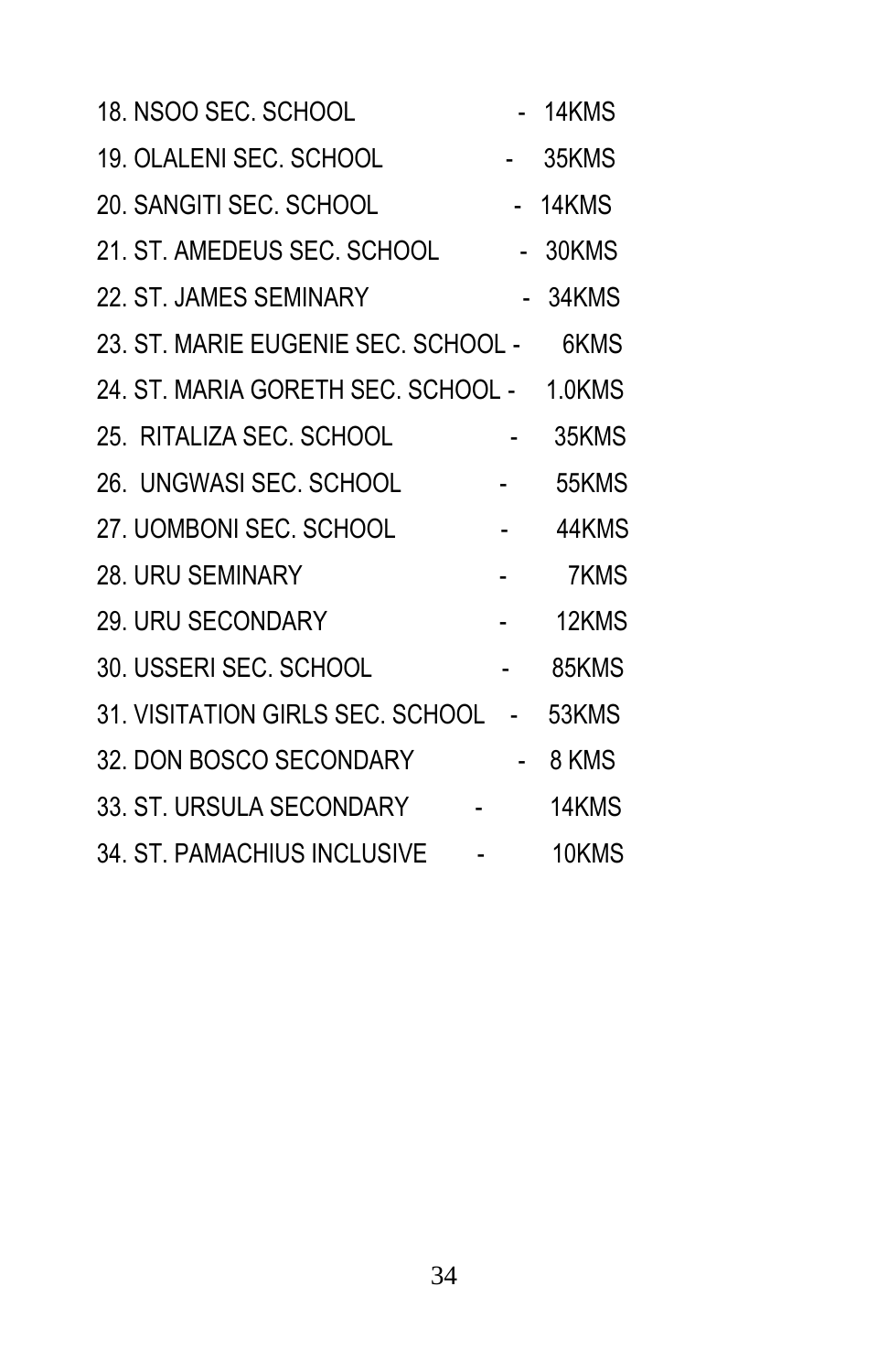# **DIRECTORS AND PRINCIPAL OF VTC**

| <b>NO</b>      | <b>VTC</b>       | <b>DIRECTOR</b>                | <b>PHONE</b><br>NO. | <b>PRINCIPAL</b>   | <b>PHONE</b><br><b>NO</b> |
|----------------|------------------|--------------------------------|---------------------|--------------------|---------------------------|
| $\mathbf{1}$   | Moshi            | Fr. D. Kimboi                  | 0754                | Sr. Genovefa       | 0753                      |
|                | Comm.            |                                | 077155              |                    | 160543                    |
| $\mathbf 2$    | Emmy G           | Simfoza                        | 0686                | Sr. Lucy           | 0756                      |
|                |                  | Tukay                          | 518941              | Temba              | 614937                    |
| 3              | Kirua iwa        | Pd. Julius                     | 0754                | Amedeus            | 0754                      |
|                |                  | Furaha                         | 391118              | shayo              | 601428                    |
| 4              | Samanga          | Pd. Msuri                      | 0754                |                    |                           |
|                |                  |                                | 574915              |                    |                           |
| 5              | Kilacha          | Fr. Makiluli                   | 0754                | <b>Richard</b>     | 0754                      |
|                |                  |                                | 883061              | Shayo              | 371503                    |
| 6              | Kilema           | Pd. Temere                     | 0754                |                    |                           |
|                |                  |                                | 380321              |                    |                           |
| $\overline{7}$ | Karanga          | Pd. Cyril Cyrirato             | 0763                | William            | 0754                      |
|                |                  |                                | 185446              | Lyimo              | 869163                    |
| 8              | <b>Hugo Mill</b> | <b>Pd. Anicet</b>              | 0754                | John F.            | 0768                      |
|                |                  | Alipenda                       | 373292              | Shayo              | 294719                    |
| 9              | <b>Mandaka</b>   | Fr. Valerian<br><b>Msafiri</b> | 0756                | <b>Michael</b>     | 0786                      |
|                |                  |                                | 715517              | <b>Mtenga</b>      | 014194                    |
| 10             | Maili sita       |                                |                     | Sr. Blanka         | 0756                      |
|                |                  |                                |                     |                    | 999400                    |
| 11             | <b>Imani VTC</b> |                                |                     | <b>Sr. Vianney</b> | 0757                      |
|                |                  |                                |                     | <b>CDNK</b>        | 187586                    |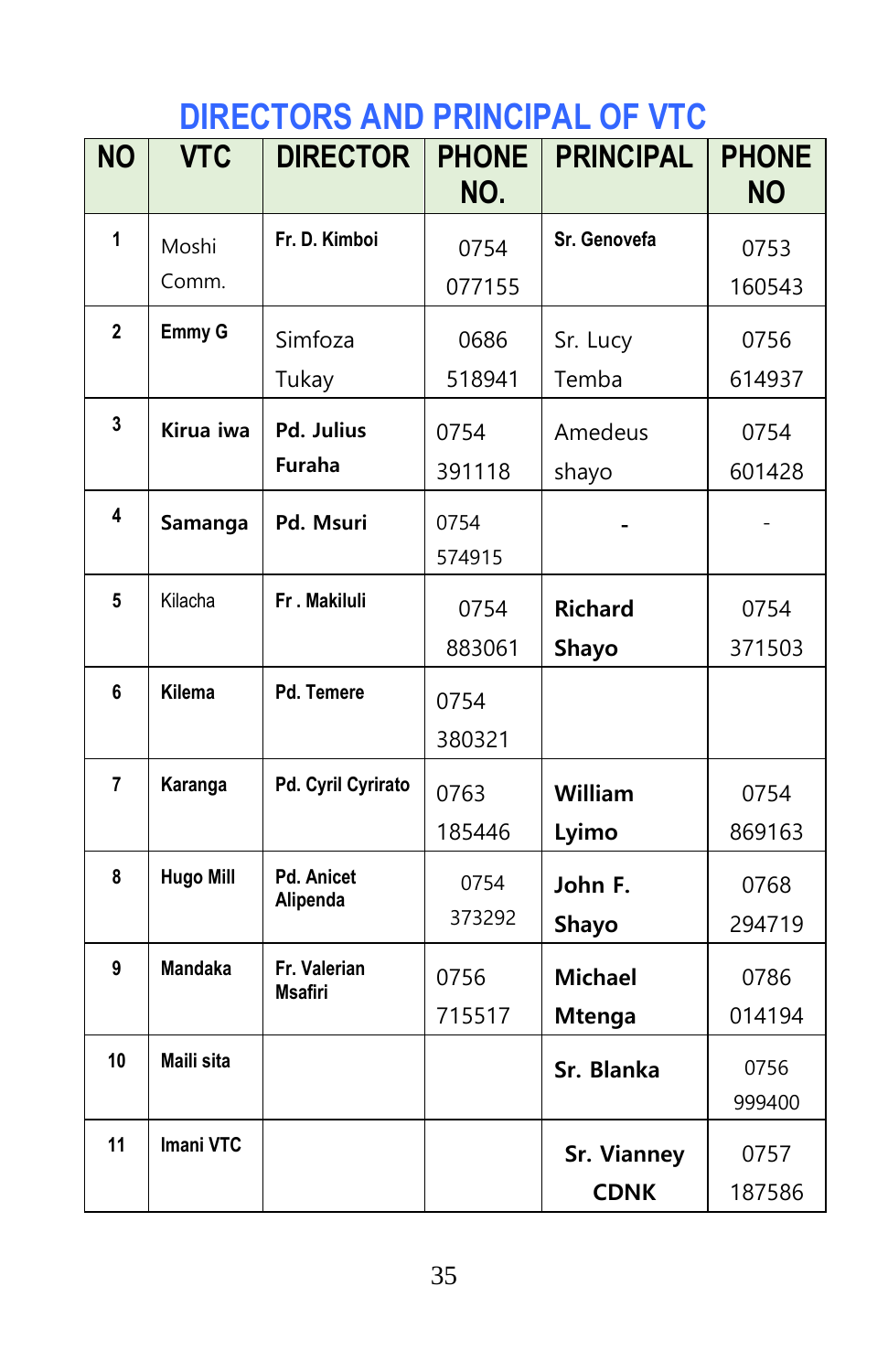| 12 | Mashati                    | Pd. S. Mawazo                  | 0713           | Sr. Marina                  | 0768           |
|----|----------------------------|--------------------------------|----------------|-----------------------------|----------------|
|    |                            |                                | 063676         | <b>Kessy</b>                | 378240         |
| 13 | St. Peter<br><b>CLAVER</b> | Fr. Didas<br><b>Ndetembea</b>  | 0754<br>875825 | Imelda J.<br><b>Marenge</b> | 0754<br>334393 |
| 14 | St.<br>Josephy             | Fr. Mangesho                   |                |                             |                |
| 15 | Lamennais                  | <b>Br. Stansilaus</b><br>Shija | 0754<br>397415 |                             |                |

## **DEPUTY HEADMASTERS/HEADMISTRESS (SECONDARY SCHOOLS)**

| <b>NO</b>      | <b>NAME OF</b><br><b>SCHOOL</b>   | <b>DEPUTY NAME</b> | PHONE NO.   |
|----------------|-----------------------------------|--------------------|-------------|
| 1              | <b>ANWARITE GIRLS</b>             | Sr. Vimal          | 0754 023829 |
| $\overline{2}$ | <b>BENDEL</b><br><b>MEMORIAL</b>  | Pamphil Assey      | 0687869337  |
| 3              | <b>KIBOSHO GIRLS</b>              | Eugen Mowe         | 0754 599130 |
| 4              | <b>KILASARA</b>                   | Godfrey Makoi      | 0752 778515 |
| 5              | <b>KILIMANJARO</b><br><b>BOYS</b> | Br. Martin Sima    | 0754 082086 |
| 6              | <b>KIRAENI GIRLS</b>              | Mwl. Tety          | 0784 618992 |
| 7              | <b>KIRUA SEC</b>                  | Hug M.             | 076 763029  |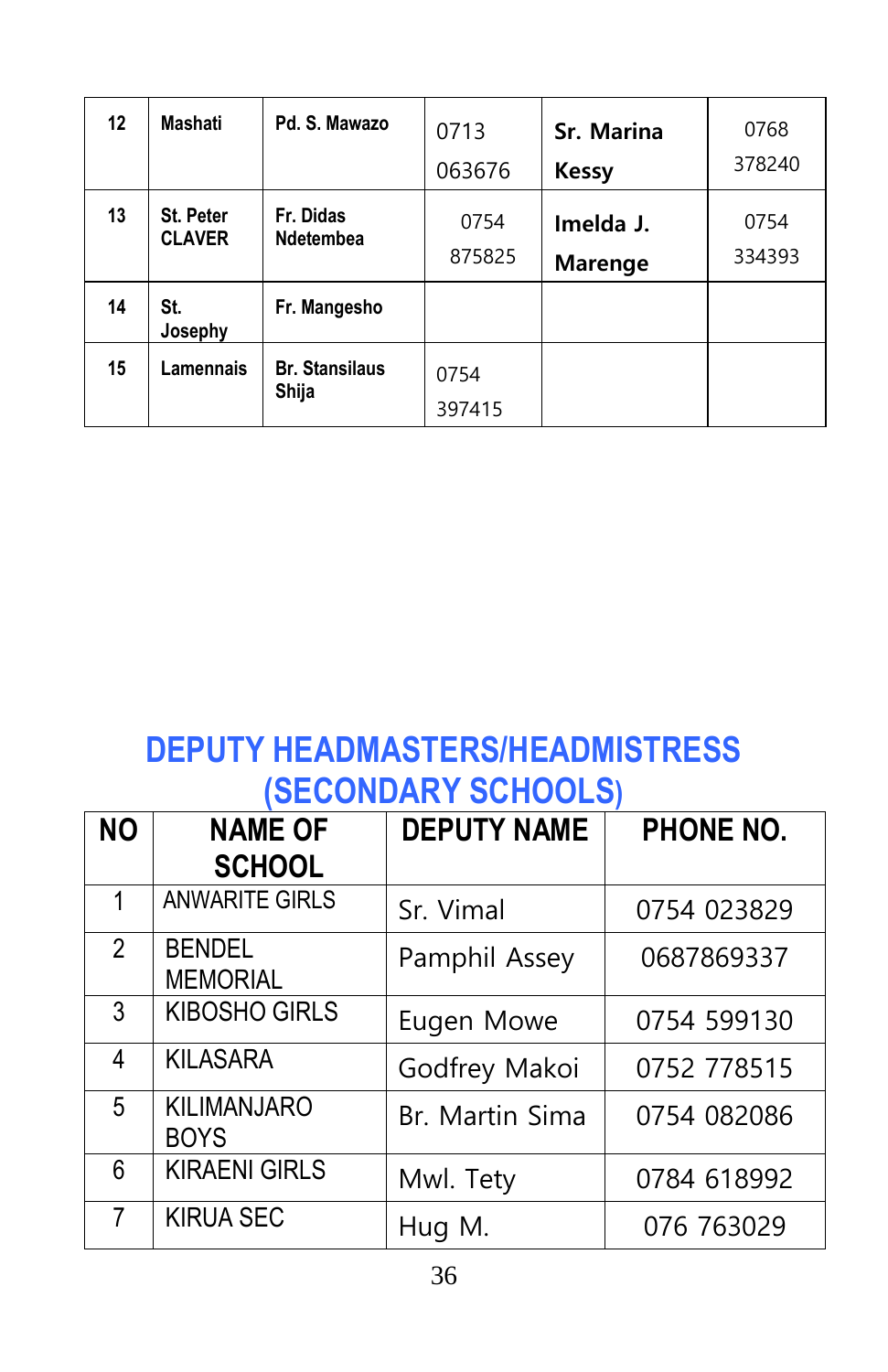|                 |                                     | Massawe          |               |
|-----------------|-------------------------------------|------------------|---------------|
| 8               | <b>KISHUMUNDU</b>                   | Philip Nzao      | 0756 095817   |
| 9               | <b>KISOMACHI</b>                    | Sifael Mande     | 0752 941910   |
| 10              | <b>LOMBETA</b>                      | Boniface Kyara   | 0752 582738   |
| 11              | <b>MAGNIFICAT</b>                   | Fraterni Shirima | 0755 778321   |
| $\overline{12}$ | <b>MAJENGO</b>                      | Mr. Mlay         | 0754 807054   |
| $\overline{13}$ | <b>MARANGU</b>                      | Chritina         | 0768 928445   |
|                 |                                     | Massawe          |               |
| $\overline{14}$ | <b>MAUA SEMINAR</b>                 |                  |               |
| 15              | <b>MLAMA</b>                        | Joachim          | 0763 710070   |
|                 |                                     | Mwacha           |               |
| 16              | <b>MRIKE</b>                        | Roger Mboya      | 0763 477636   |
| 17              | <b>NARUMU</b>                       | Peter Mkojera    | 0755 354281   |
| $\overline{18}$ | <b>NSOO</b>                         | Exupery Chuwa    | 0783 331174   |
| 19              | <b>OLALENI</b>                      | Martin Hotay     | 0756 750174   |
| 20              | <b>SANGITI</b>                      | James Mtui       | 0754 201263   |
| $\overline{21}$ | <b>ST. AMEDEUS</b>                  | Br. Charles      | 0752 615808   |
|                 |                                     | Lekule           |               |
| 22              | <b>ST. JAMES</b><br><b>SEMINARY</b> | Fr. Gregory      | 0754 486040   |
|                 |                                     | Bahati           |               |
| $\overline{23}$ | St. MARIA GORETI                    | Sr. Bhakita      | 0688 815624   |
| 24              | ST. MARIE<br><b>EUGENIE G</b>       | Amani Kingu      | 0757 942980   |
| 25              | <b>RITALIZA</b>                     | Sr. Joan         | +254726206134 |
| 26              | <b>UNGWASI</b>                      | Edilitruda       | 0756 683268   |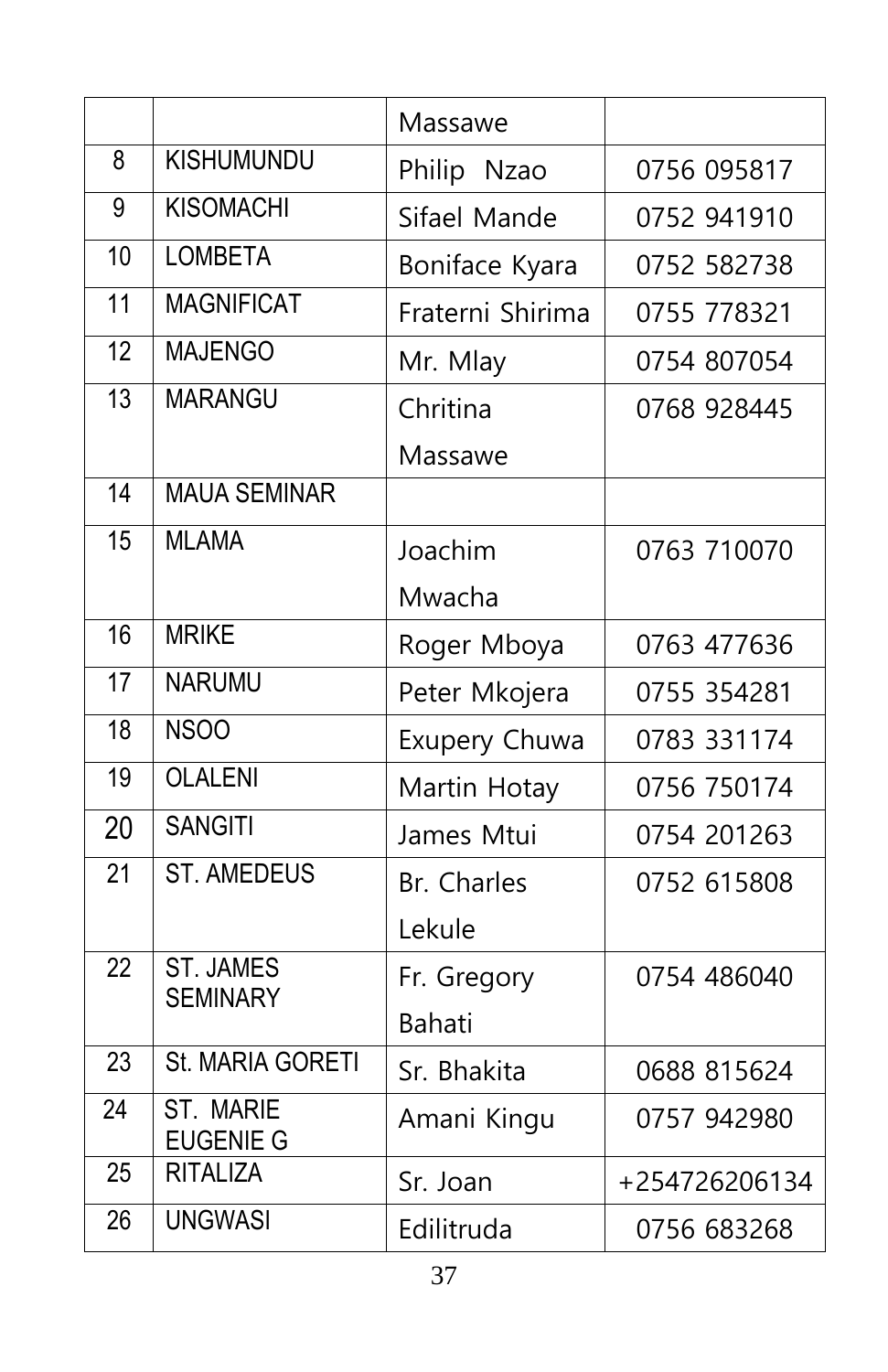|    |                         | Tarimo         |             |
|----|-------------------------|----------------|-------------|
| 27 | <b>UOMBONI</b>          | Evarist Mosha  | 0754 525866 |
| 28 | <b>URU SEMINARY</b>     | Fr Kiondo      | 0752 430128 |
| 29 | <b>URU SECONDARY</b>    | Charles Salela | 0718 497516 |
| 30 | <b>USSERI</b>           | Emil Mkwawi    | 0767 449265 |
| 31 | <b>VISITATION GIRLS</b> | Jonas Kangwe   | 0783 108840 |
| 32 | <b>DON BOSCO</b>        | DominicaUrassa | 0762 160017 |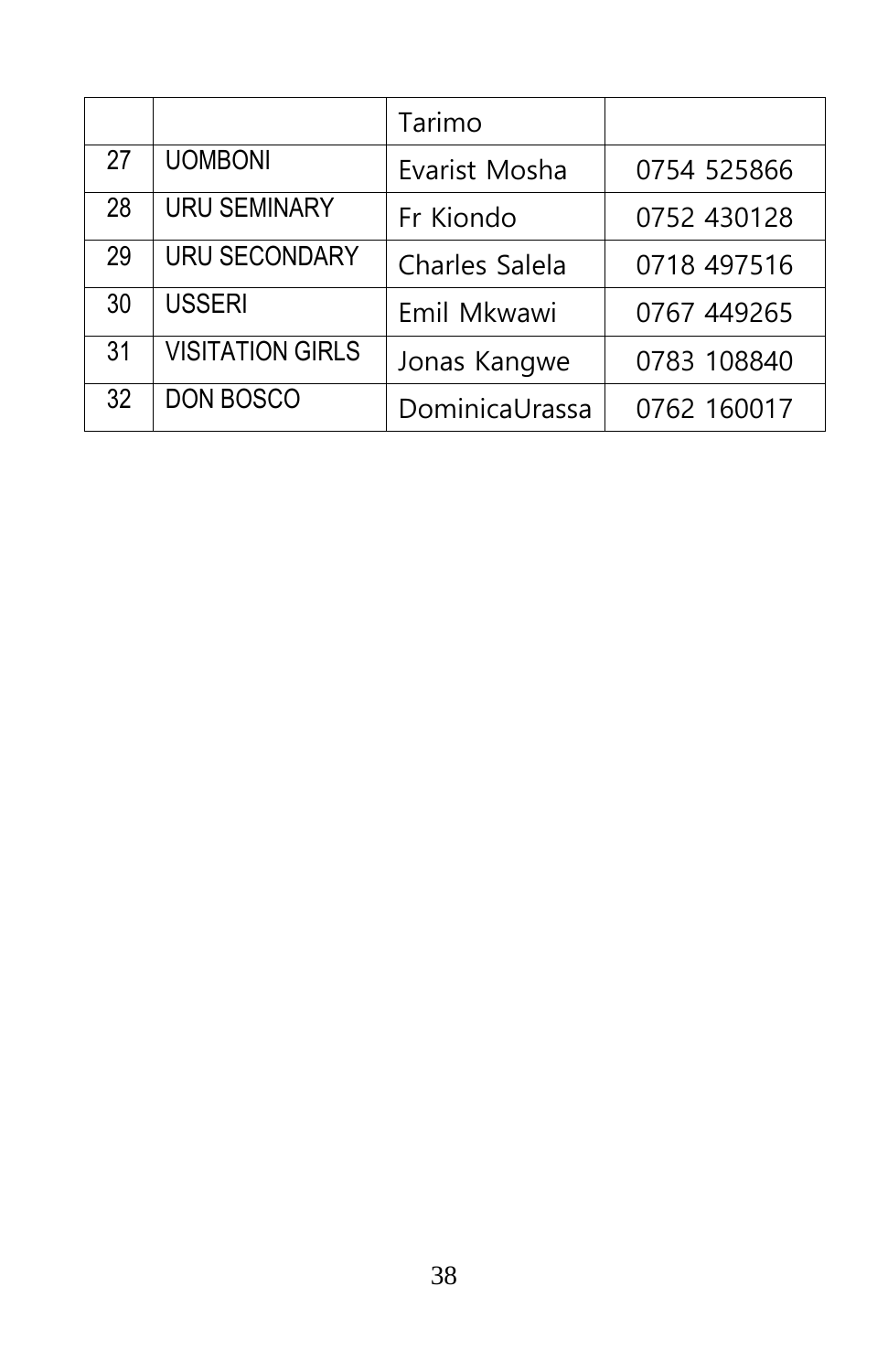# **SCHOOL BOARD CHAIRPERSON (SECONDARY)**

| <b>NO</b>          | <b>NAME OF SCHOOL</b>     | <b>CHAIRPERSON</b>       | <b>PHONE NO</b> |
|--------------------|---------------------------|--------------------------|-----------------|
| $\mathbf{1}$       | <b>ANWARITE GIRLS</b>     |                          | 0787 5755439    |
|                    |                           | Linus Mtemfu             |                 |
| $\frac{2}{3}$      | <b>BENDEL MEMORIAL</b>    | <b>Teonest Bebwa</b>     | 0754 276728     |
|                    | <b>KIBOSHO GIRLS</b>      | Mr. Alois Mushi          | 0754 666415     |
| $\overline{4}$     | <b>KILASARA</b>           |                          |                 |
| $\overline{5}$     | <b>KILIMANJARO BOYS</b>   | Nicetas Tarimo           | 0754 735629     |
| $\overline{6}$     | <b>KIRAENI GIRLS</b>      | Mr. Justine Mremi        | 0784 501716     |
| $\overline{7}$     | <b>KIRUA SEC</b>          | Kostanzia Mosha          |                 |
| $\overline{\bf 8}$ | <b>KISHUMUNDU</b>         | Mr. Lusian S Materu      | 0754 266825     |
| $\overline{9}$     | <b>KISOMACHI</b>          | Mr. Pascal Sabas         | 0755 162661     |
| 10                 | <b>LOMBETA</b>            | Mr. Didas Kessy          | 0766 807944     |
| 11                 | <b>MAGNIFICAT</b>         | Mr. Herman Mlale         | 0754562794      |
| 12                 | <b>MAJENGO</b>            | Mr. Mathias Minja        | 0754 884370     |
| 13                 | <b>MARANGU</b>            | Chrisanta Kulaya         | 0787 440018     |
| $\overline{14}$    | <b>MAUA SEMINAR</b>       |                          |                 |
| $\overline{15}$    | <b>MLAMA</b>              | Mr. Patrc Boisafi        | 0764 774242     |
| 16                 | <b>MRIKE</b>              | Mr. Justine Mremi        | 0784 501716     |
| $\overline{17}$    | <b>NARUMU</b>             | Mr. Deo. Nyoni           | 0784 355368     |
| 18                 | <b>NSOO</b>               | Mr Sebastian chuwa       | 0754 361610     |
| 19                 | <b>OLALENI</b>            | Mrs. Shantal D. Uria     | 0754 328348     |
| 20                 | <b>SANGITI</b>            | Mr. Frank Mushi          | 0767 467870     |
| $\overline{21}$    | <b>ST. AMEDEUS</b>        | Mr. Kinabo A. H          | 0767 520233     |
| $\overline{22}$    | <b>ST. JAMES SEMINARY</b> | Bishop Isaac Amani       |                 |
| $\overline{23}$    | St. MARIA GORETI          | <b>Teonest Bebwa</b>     | 0754 276728     |
| $\overline{24}$    | ST. MARIE EUGENIE G       | Mr. Gasper Makiluli      | 0754 648411     |
| $\overline{25}$    | <b>RITALIZA</b>           |                          |                 |
| $\overline{26}$    | <b>UNGWASI</b>            | Imelda Swai              | 0759 265999     |
| $\overline{27}$    | <b>UOMBONI</b>            | Mr. Ewald Mosha          | 0754 588325     |
| $\overline{28}$    | <b>URU SEMINARY</b>       | <b>Regional Superior</b> |                 |
| 29                 | <b>URU SECONDARY</b>      | Mr. Gabriel Shayo        | 0784 313662     |
| $\overline{30}$    | <b>USSERI</b>             | Mr. Calist Totoo         | 0754 313448     |